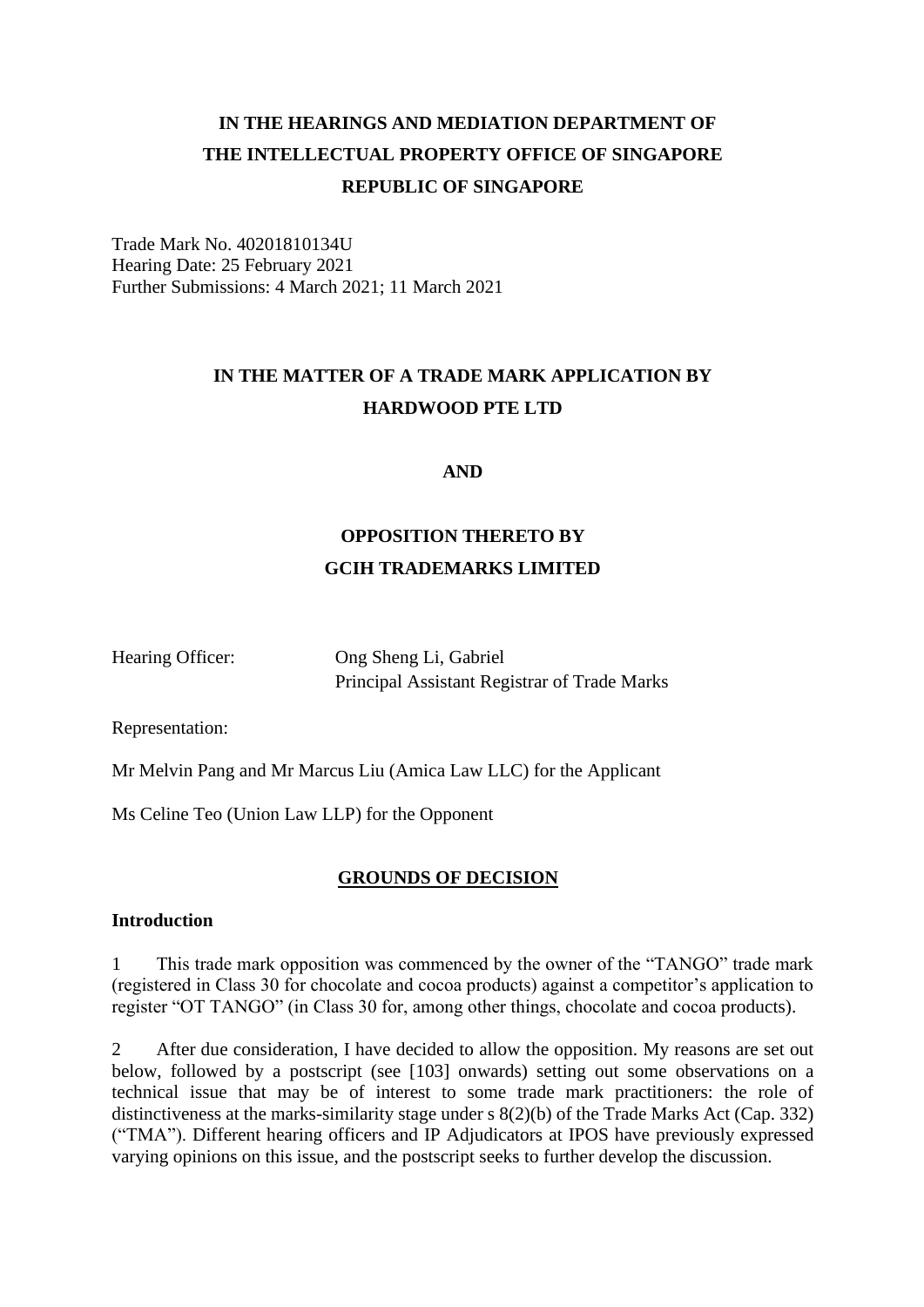## **Procedural background**

3 On 31 May 2018 (the "Relevant Date"), Hardwood Pte Ltd (the "Applicant") applied to register "**OT TANGO**", Trade Mark No. 40201810134U, in Class 30 (the "Application Mark") for the following goods:

Class 30

Wafers; waffles; cookies; biscuits; coffee; coffee-based beverages; coffee beverages with milk; artificial coffee; tea; tea-based beverages; chocolate-based beverages; cocoa; chocolate beverages with milk; cocoa-based beverages; chocolate; candies [sweets]; gummy candies; gelatin-based chewy candies; hard candy; candy; caramels [candy]; honey; cakes; malt biscuits; crackers; flour based savoury snacks; flour-based foodstuffs; cereal-based snack food; rice-based snack food; bread; noodles; instant noodles; vermicelli; processed cereals; cereal preparations; sauces; puddings; condiments; confectionery; fruit jellies (confectionery); ice cream; seasonings; pastries; peppermint sweets; edible ices; cheeseburgers [sandwiches]; hamburger sandwiches; hamburgers [sandwich with filling].

4 The Application Mark was opposed by GCIH Trademarks Limited (the "Opponent"). The Opponent is the proprietor of the registered marks (collectively: the "Opponent's Earlier Marks") set out below.

| <b>Trade Mark</b>                              | <b>Registration</b> | <b>Trade</b>  | <b>Class</b> | Specification                                                                                                                                                                                                                                               |
|------------------------------------------------|---------------------|---------------|--------------|-------------------------------------------------------------------------------------------------------------------------------------------------------------------------------------------------------------------------------------------------------------|
|                                                | <b>Date</b>         | <b>Mark</b>   |              |                                                                                                                                                                                                                                                             |
|                                                |                     | <b>Number</b> |              |                                                                                                                                                                                                                                                             |
| <b>TANGO</b><br>("TANGO Mark")                 | 25 Oct 1991         | T9109669H     | 30           | Cocoa powder and<br>products and<br>chocolate in Class<br>30                                                                                                                                                                                                |
| Jango<br>Findes two to eat<br>Jango            | 25 May 2010         | T1006585A     | 30           | Chocolates,<br>chocolate<br>confectionery,<br>chocolate products,<br>cocoa, cocoa<br>products, biscuits,<br>wafers, cookies,<br>candy, sweets,<br>chocolate beverages,<br>cocoa beverages,<br>cereal foods, flour<br>and preparations<br>made from cereals, |
| Thesitwo to eat<br>("Composite TANGO<br>Mark") |                     |               |              | bread, pastry and<br>confectionery.                                                                                                                                                                                                                         |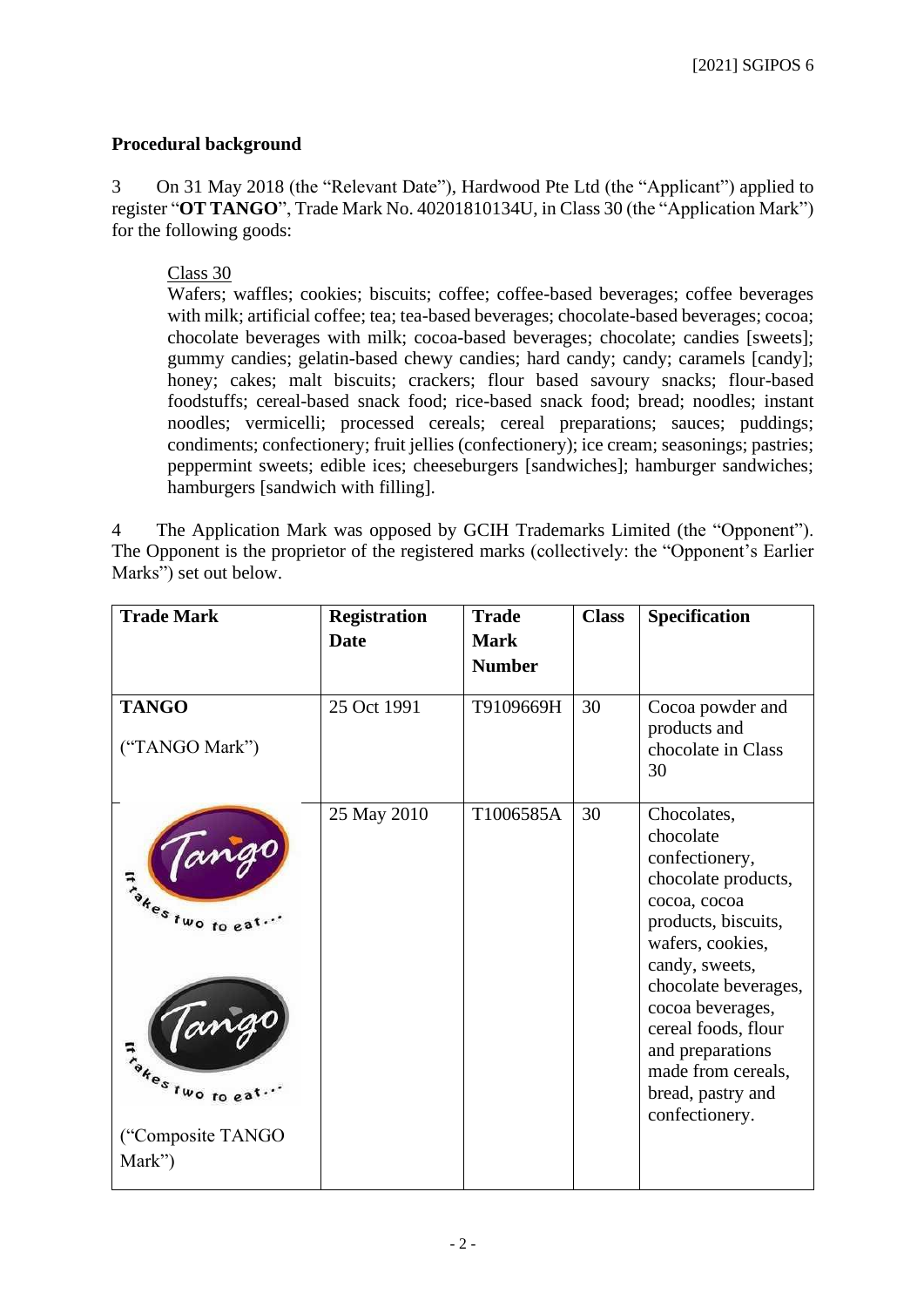# **Grounds of opposition**

5 The Opponent relied on three grounds of opposition against the Application Mark. They were: ss  $8(2)(b)$ ,  $8(4)(b)(i)$  and  $8(7)(a)$  TMA. (Two other grounds of opposition—namely: ss 7(1)(a) and 8(4)(b)(ii) TMA—were originally pleaded, but later withdrawn, following a Pre-Hearing Review held on 29 May 2019.)

# **The parties**

6 The Opponent, a company incorporated in Hong Kong, is a subsidiary of Pan Malaysia Corporation Berhad ("PMC")—an investment holding company. PMC is in turn a subsidiary of Malayan United Industries Bhd ("MUI"). The companies in the MUI group of companies are involved in various sectors of trade, including the food business. MUI's food and confectionery division, known as Network Foods, operates a chocolate factory through Network Foods Industries Sdn Bhd ("NFI") in Shah Alam, Selangor, Malaysia. This chocolate factory produces TANGO chocolate and confectionery under a license from the Opponent (which holds registrations in a number of countries around the world—including in Singapore—for a range of TANGO trade marks). According to the Opponent: (a) the "TANGO" brand was conceived at least as early as 1991 (which is consistent with the registration date of the TANGO Mark); and (b) "TANGO" chocolate and confectionery have been sold worldwide and in Singapore since 1991 or 1992.

7 The Applicant, a company incorporated in Singapore, is part of the Orang Tua Group ("OT Group"). The OT Group is based in Indonesia and is in the consumer goods business. It produces a wide range of daily necessities including food and beverages. According to the Applicant, the Application Mark was developed by the OT Group which first launched the OT TANGO wafer brand in Indonesia in 1994. The Applicant's claim was that the Application Mark was first used in connection with its products in Singapore in 2000. The Applicant holds and manages all the OT Group's intellectual property rights and assets. Insofar as Singapore is concerned, the Applicant has obtained registration of, or applied for, the trade marks below.

| <b>Trade Mark</b>                         | <b>Application/</b><br><b>Registration</b><br>Date | <b>Trade</b><br><b>Mark</b><br><b>Number</b> | <b>Class</b> | <b>Specification</b>                           |
|-------------------------------------------|----------------------------------------------------|----------------------------------------------|--------------|------------------------------------------------|
| <b>@ Tango Kraffel</b><br>@ Tango Kraffel | 27 May 2014<br>Status:<br>Registered               | T9109669H                                    | 30           | Wafers; wafer<br>sticks; waffles;<br>biscuits. |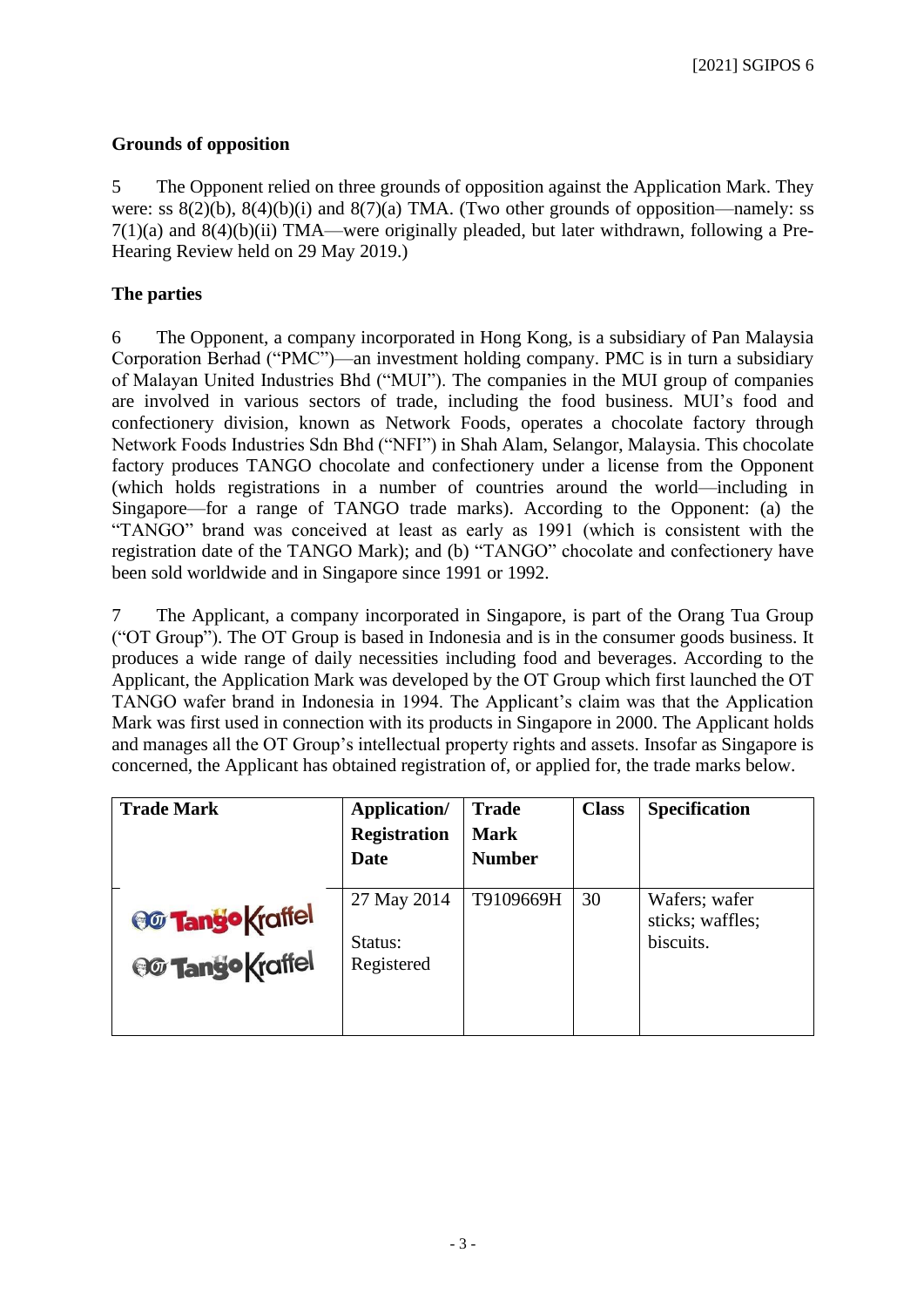| 24 June 2019 | T1006585A | 30 | Wafers, Candy,     |
|--------------|-----------|----|--------------------|
|              |           |    | Chocolate-based    |
| Status:      |           |    | beverages; Coffee- |
| Pending      |           |    | based beverages;   |
| (published)  |           |    | Tea-based          |
|              |           |    | beverages.         |
|              |           |    |                    |
|              |           |    |                    |
|              |           |    |                    |
|              |           |    |                    |

## **Statutory declarations**

- 8 Evidence was led in the usual way: via statutory declarations ("SD(s)").
	- a. Wong Shuk Fuen, a Director of NFI, gave evidence on behalf of the Opponent. I refer to Wong's SD as the "Opponent's SD".
	- b. Ng Chee Wooi Michael, a Director of the Applicant, gave evidence on its behalf. I refer to Ng's SD as the "Applicant's SD".
	- c. Wong also gave evidence in reply to Ng's evidence. I refer to Wong's second SD as the "Opponent's Reply SD".

9 Neither side applied for cross-examination. Consequently, the three SDs before this tribunal formed the entirety of the evidence in the proceedings. I will discuss the parties' evidence later where relevant and appropriate.

## **The hearing**

10 The substantive hearing took place via video teleconference on 25 February 2021. Both sides were represented by counsel. In accordance with the standard timelines, both sides filed written submissions (which I refer to as the Opponent's Written Submissions and the Applicant's Written Submissions respectively) a month beforehand.

11 Two weeks before the hearing, the Applicant filed supplementary written submissions ("Applicant's Supplementary Written Submissions"). Although the Opponent did not file supplementary written submissions, on the day of the hearing, Ms Teo (counsel for the Opponent) provided basic rebuttal submissions ("Opponent's Basic Rebuttal") in written form.<sup>1</sup> To be clear, what both sides had done was permitted under the procedural rules and practices of this tribunal: see HMD Circular 5.2 at H.

12 At the close of the hearing, the Applicant was given leave to tender further submissions by way of letter in relation to a specific issue. The Opponent was also given the opportunity to respond by way of letter. Both sides did so in accordance with the given timelines.

<sup>&</sup>lt;sup>1</sup> This document was e-filed after the hearing so that the case record would be complete.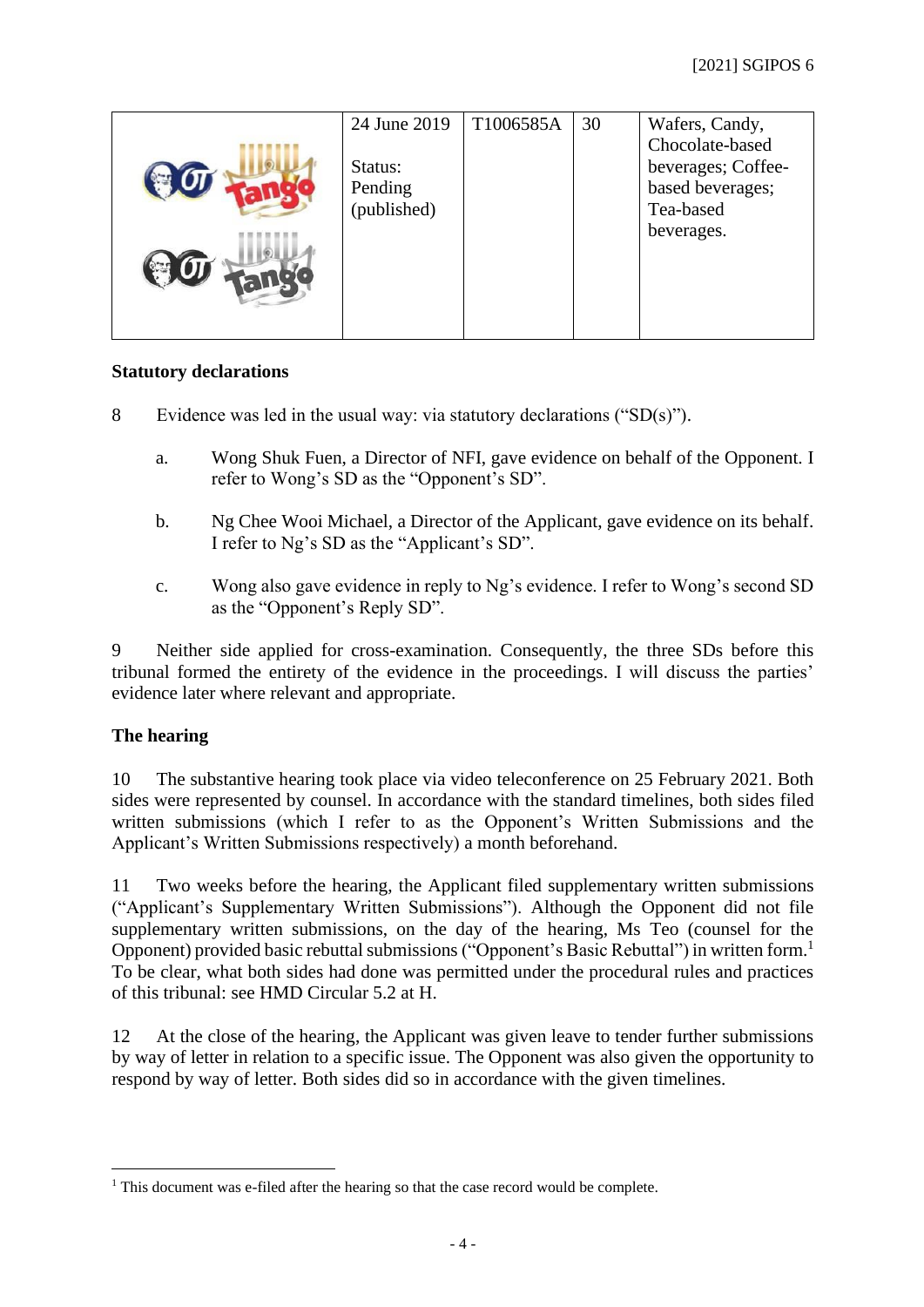## **Opposition under s 8(2)(b) TMA**

13 Section 8(2)(b) TMA provides that:

"8. (2) A trade mark shall not be registered if because — (a) [*omitted*] (b) it is similar to an earlier trade mark and is to be registered for goods or services identical with or similar to those for which the earlier trade mark is protected, there exists a likelihood of confusion on the part of the public."

14 Here, the earlier trade marks in question are the Opponent's Earlier Marks.

## *The step-by-step approach*

15 In *Staywell Hospitality Group v Starwood Hotels & Resorts Worldwide* [2014] 1 SLR 911 ("*Staywell*"), the Court of Appeal held that the provision entails a three-step test: First, are the competing marks similar? Second, are the goods identical or similar? Third, is there a likelihood of confusion arising from (or to use the words of the section: because of) the foregoing? All three steps must be established for the opposition under this ground to succeed. If any one step cannot be established, the opposition under this ground will fail.

# *Dealing with the second step first*

16 *Staywell* makes it clear that the proper approach is to assess the three steps in sequence. However, for reasons that will become clear shortly, it is convenient to deal with the second step before returning to the first step.

17 Under the second step, I must compare the goods under *each* of the earlier trade marks relied upon (namely, the TANGO Mark and the TANGO Composite Mark) as against the goods applied for under the Application Mark. In brief, the Opponent's case was that a number of the respective goods are identical or at least very similar to each other. The Applicant did not contend otherwise and made "*no submission as to the similarity of goods*".<sup>2</sup>

18 I begin with the TANGO Mark. In my judgment, it is obvious that a number of the goods for which the TANGO Mark is registered (namely: "*cocoa powder and products and chocolate in Class 30*") are identical to a number of goods for which registration was sought under the Application Mark, including the following: "*chocolate based beverages; cocoa; chocolate beverages with milk; cocoa-based beverages; chocolate*". The specification under the competing marks essentially relate to the same thing: chocolate and cocoa products.

19 A similar analysis applies to the TANGO Composite Mark, which is registered for, among other things, "*Chocolates, chocolate confectionery, chocolate products, cocoa, cocoa products" and "chocolate beverages, cocoa beverages*". Here too, the scope of the registration overlaps with that of the Application Mark. In my assessment, the goods of interest of the competing marks are identical insofar as they both relate to chocolate and cocoa products.

20 I therefore find that the second step of the step-by-step test has been satisfied in relation to the TANGO Mark as well as the TANGO Composite Mark.

<sup>2</sup> Applicant's Written Submissions at [55]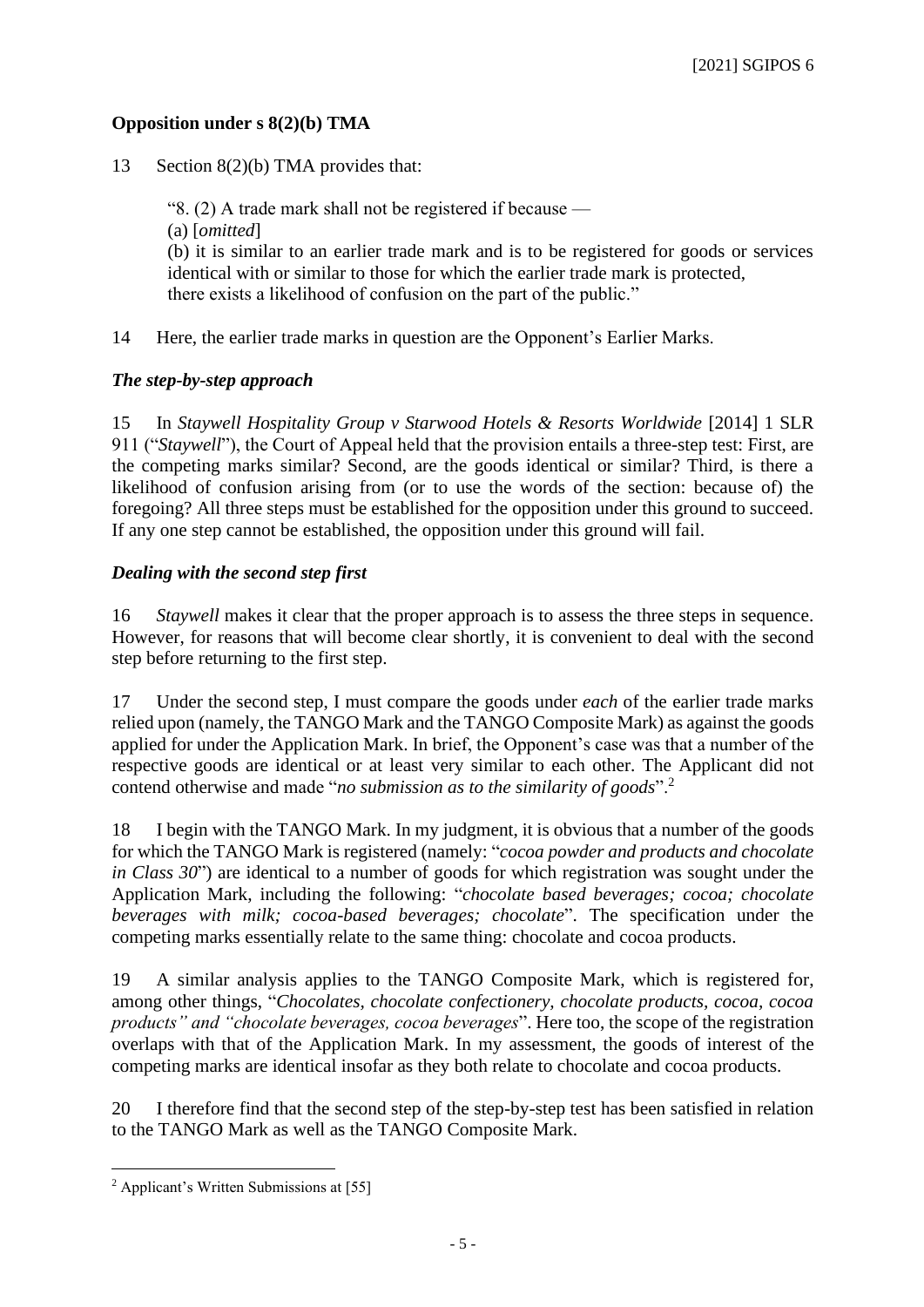# *Returning to the first step: Are the competing marks similar?*

21 Under the first step, the task is to compare the competing marks and come to a decision as to whether they are similar or not. The comparison is mark-for-mark, without consideration of any external matter (*Staywell* at [20]).

## Focussing on the TANGO Mark

22 Ordinarily, this tribunal is required to evaluate each of the earlier marks relied upon as against the Application Mark. However, in the present case, the focus of the assessment will be between "TANGO" (that is: the TANGO Mark) and "OT TANGO" (the Application Mark). There are a number of interconnected reasons why I adopt such an approach.

23 First, the Opponent's reliance on the TANGO Composite Mark was premised on the stylised word element: "*Tango*". It argued that this element is the distinctive and dominant component of the TANGO Composite Mark and that the other elements in the mark would be less significant. In the main, the Opponent's submissions were focussed on the comparison between the "*Tango*" word element versus the word mark "OT TANGO".

24 Second, as between the two earlier marks relied upon by the Opponent, the TANGO Mark is undisputedly more similar to the Application Mark than the TANGO Composite Mark. To state the obvious, the TANGO Mark does not contain any additional words other than "TANGO". It possesses no other elements. As such, it represents the Opponent's strongest case in respect of the marks-similarity comparison.

25 Third, I have found that the second step of the step-by-step test has been satisfied in relation to the TANGO Mark as well as the TANGO Composite Mark. In other words, the TANGO Composite Mark does not add anything to the Opponent's case under s 8(2)(b) TMA that is not already covered by the TANGO Mark. It offers no further strategic benefits. Therefore, the opposition under this section turns on the outcome of the conflict between the TANGO Mark and the Application Mark.

26 If "TANGO" and "OT TANGO" are found to be dissimilar (or a finding of no likelihood of confusion is made), it would stand to reason that the TANGO Composite Mark would be even more dissimilar (or less confusing). On the other hand, if the opposition based on "TANGO" succeeds, then the comparison between the TANGO Composite Mark and the Application Mark is academic.

27 For these reasons, the remainder of this decision will focus on the comparison between "TANGO" and "OT TANGO".

## Outline of the parties' cases on marks-similarity

28 In brief, the Opponent's case was that: (a) the competing marks "TANGO" and "OT TANGO" were similar in that they shared "TANGO" as a common denominator; (b) "TANGO" is inherently distinctive in that it carries no meaning in relation to the goods in question and hence would be outstanding and memorable in the imperfect recollection of the average consumer; (c) the only difference between the marks was the element "OT" in the Application Mark; and (d) the element "OT" would not serve to distinguish the Application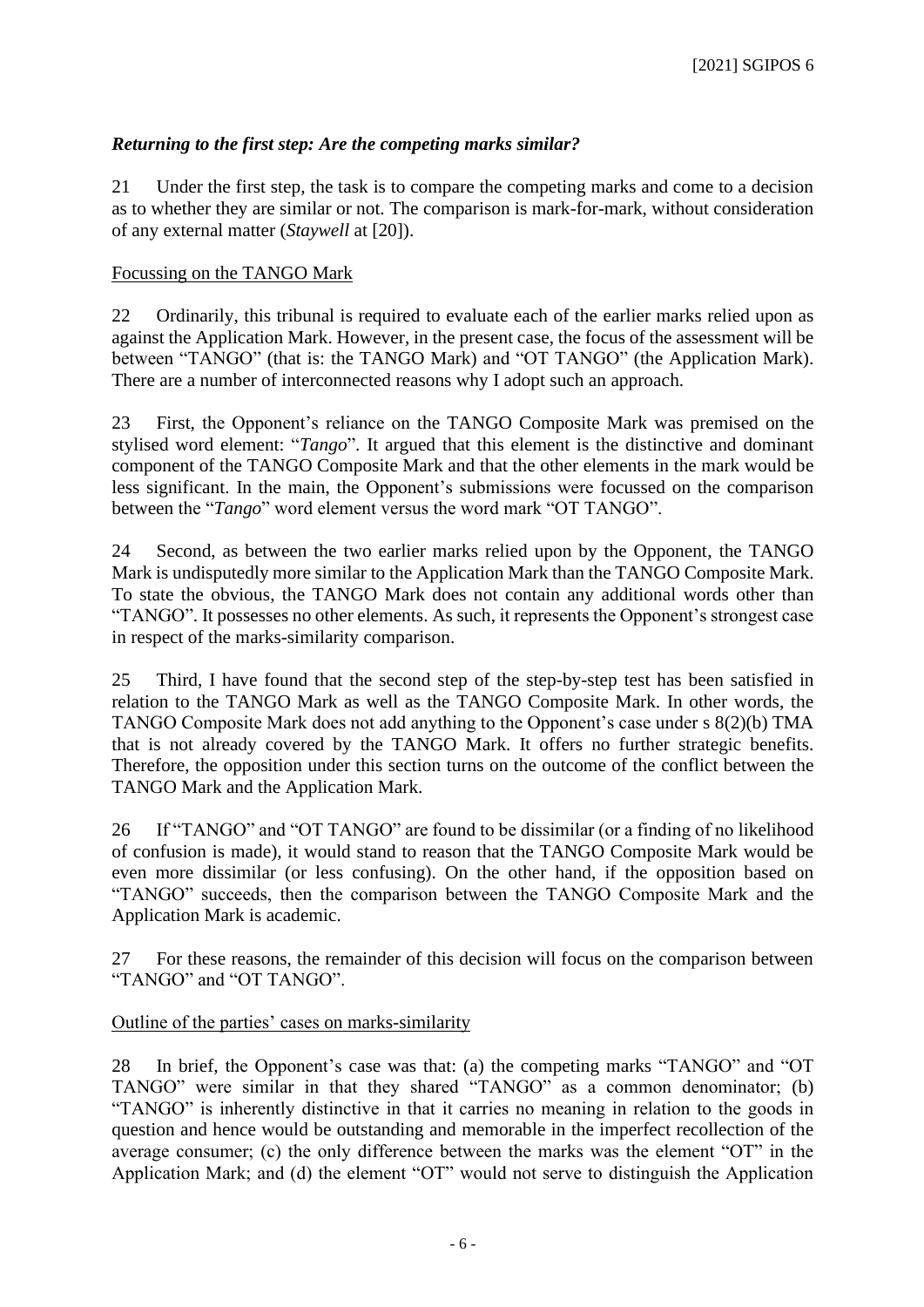Mark from "TANGO". Accordingly—or so the argument went—the marks would be visually, aurally and conceptually similar on account of the common word "TANGO".

29 In response, the Applicant acknowledged that "TANGO" is common to both marks. However, it contended that "OT", the first word in the Application Mark, would serve to distinguish the marks from each other. Its key arguments in this regard were as follows: (a) "OT" is an invented word and/or an abbreviation that is inherently distinctive; (b) because "OT" appears at the beginning of the Application Mark, it would be given more attention; and (c) "TANGO" possesses a low level of inherent distinctiveness. According to the Applicant, as "OT" is the distinctive and dominant element in the Application Mark, its presence renders the marks visually, aurally and conceptually dissimilar.

## General principles relating to similarity of marks

30 It is trite that three aspects or facets of similarity need to be considered: the visual, the aural and the conceptual. The law does not prescribe a requirement that all three aspects of similarity must be made out before the marks can be found to be similar. Each of these aspects are signposts towards answering the question of whether the marks are similar, and trade-offs can occur among the three aspects. The ultimate question is whether the marks, when observed in totality, are similar rather than dissimilar. (See *Staywell* at [17]-[18]; *Sarika Connoisseur Café Pte Ltd v Ferrero SpA* [2013] 1 SLR 531 ("*Sarika*") at [16].)

31 In the analysis, the viewpoint that must be adopted is that of the average consumer of the goods or services in question who would exercise some care and a measure of good sense in making his or her purchases, not that of an unthinking person in a hurry. The average consumer has imperfect recollection and makes comparison from memory removed in time and space from the marks. For this reason, the competing marks cannot be compared or assessed side by side and examined in detail for the sake of isolating particular points of difference. Instead, what must be considered is the general impression that will likely be left by the essential or dominant features of the marks on the average consumer, since it is those features that tend to stand out in the consumer's imperfect recollection. (See *Ceramiche Caesar SpA v Caesarstone Sdot-Yam Ltd* [2017] 2 SLR 308 ("*Caesarstone*") at [27]; *Hai Tong Co (Pte) Ltd v Ventree Singapore Pte Ltd* [2013] 2 SLR 941 ("*Hai Tong*") at [40(c)-(d)] and [62(a)]; *Staywell* at [23].)

32 While not a separate element under the step-by-step test, distinctiveness is a factor that plays an integral role in the marks-similarity assessment. In trade mark law, the term "distinctiveness" is used in two senses: (a) the ordinary and non-technical sense; and (b) the technical sense. The former refers to what is outstanding and memorable about the mark in question – i.e. the parts that tend to stand out in the consumer's imperfect recollection. As regards the latter, it carries a meaning that is the opposite of "descriptiveness", and refers to the capacity of the mark to function as a badge of origin. Technical distinctiveness may be inherent (e.g. where the words comprising the mark are meaningless) or acquired (through long-standing or widespread use). (See *Staywell* at [23] – [24].)

## Acquired distinctiveness at the marks-similarity stage

33 Although the general principles stated in the segment above were not in dispute, the parties disagreed on the specific issue of whether (and if so, the extent to which) evidence relating to technical distinctiveness may be taken into account in the marks-similarity assessment. Both sides made extensive submissions on the issue.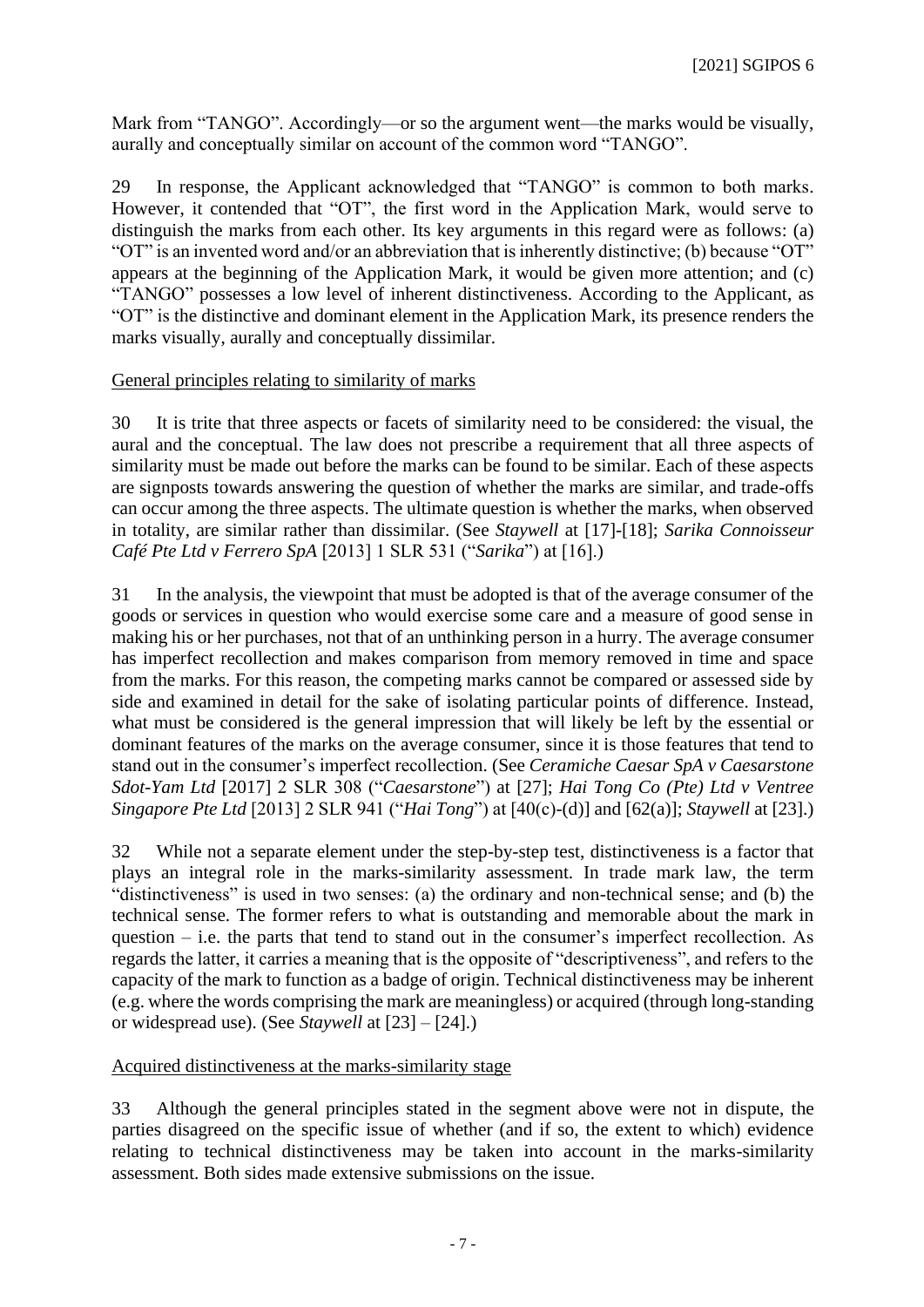34 The conflict arose against the backdrop of the general principle that the more distinctive the senior mark, the more difficult it would be for the user of (or applicant for) the junior mark to escape a finding of similarity: see *Staywell* at [25] and *Sarika* at [36]. In *Han's (F&B) Pte*  Ltd v Gusttimo World Pte Ltd [2015] 2 SLR 825 ("*Han's*")<sup>3</sup> (decision of George Wei JC, as he then was) at [109], the learned judicial commissioner expressed the proposition in the following way:

"In general, it appears that the more distinctive a mark, then the more compelling the degree of dissimilarity the defendant will have to demonstrate between his sign and the registered trade mark. Or to put the matter the other way round, the more distinctive the registered trade mark, the easier it will be to demonstrate the defendant's use of similar elements in his sign amounts to use of a similar sign. Conversely, "the more descriptive a mark, the greater the latitude afforded to the defendant in using words or ideas of a generic nature, even if these have some similarity to what is found in the registered mark" [*citation and remainder of paragraph omitted*]"

35 Building on the abovementioned proposition, the Opponent argued that the TANGO Mark enjoyed a greater (or enhanced) level of distinctiveness because it had used "TANGO" in Singapore in relation to wafers and confectionery since 1991 or 1992 through NFI (formerly known as Upali (Malaysia) Sdn Bhd). It pointed to evidence that these goods were sold in Singapore through supermarket chains (both in-store as well as online) such as NTUC Fairprice, GIANT, Sheng Siong and PRIME.<sup>4</sup> In its submission, the evidence strengthened the case for marks-similarity. To give a flavour of the evidence without going into too much unnecessary detail, I set out the sales and advertising figures for products under the TANGO Mark in Singapore in the 5 years before the Relevant Date in the table below.<sup>5</sup>

| Year | <b>Estimated Annual Sales in</b> | <b>Estimated Advertising Expenditure</b> |  |  |
|------|----------------------------------|------------------------------------------|--|--|
|      | Singapore (SGD)                  | (SGD)                                    |  |  |
| 2013 | 148,000                          | 11,000                                   |  |  |
| 2014 | 131,000                          | 10,000                                   |  |  |
| 2015 | 233,000                          | 18,000                                   |  |  |
| 2016 | 267,000                          | 22,000                                   |  |  |
| 2017 | 328,400                          | 25,000                                   |  |  |

36 The Applicant's counterargument was that evidence of acquired distinctiveness is irrelevant at the marks-similarity assessment stage.<sup>6</sup> For authority, it relied on the Court of Appeal's holding in *Staywell* at [20] that the assessment is mark-for-mark "*without consideration of any external matter*", for "*such considerations are properly reserved for the* 

<sup>&</sup>lt;sup>3</sup> Although this was a trade mark infringement case, the proposition generally applies (with the appropriate modifications) to trade mark oppositions as well.

<sup>4</sup> Opponent's SD at [16]

 $5$  Opponent's SD at  $[14] - [15]$ 

 $6$  Applicant's Supplementary Written Submissions at  $[3] - [14]$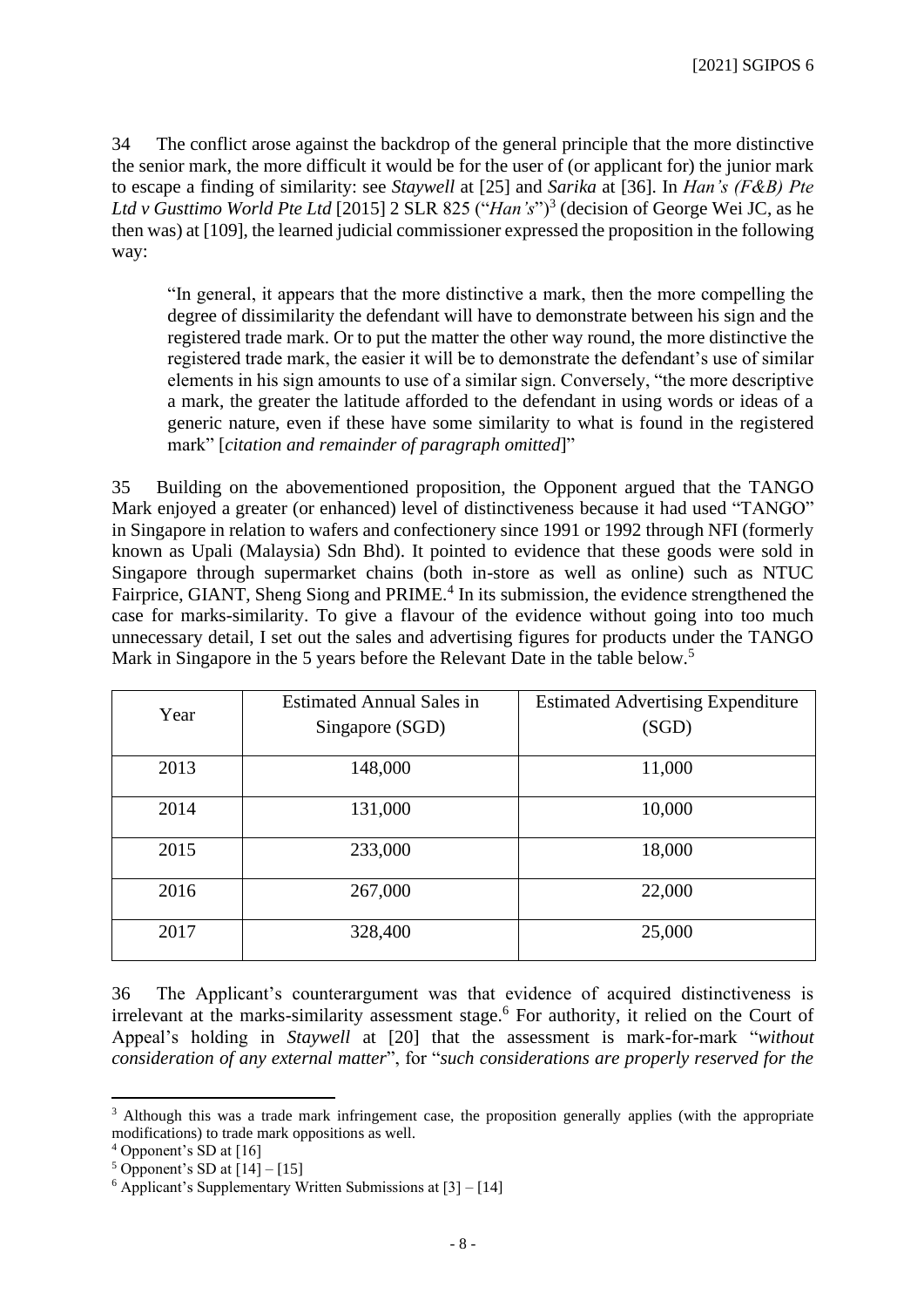*confusion stage of the inquiry, because that is when the court is called upon to assess the effect of objective similarity between the marks, on the perception of consumers*". The Applicant also relied on two decisions of this tribunal: *Damiani International BV v Dhamani Jewels DMCC*  [2020] SGIPOS 11 ("*Damiani*") and *Valentino S.p.A. v Matsuda & Co* [2020] SGIPOS 8 ("*Matsuda*"). In both these cases, *Staywell* was interpreted as standing for the proposition that evidence of distinctiveness through use cannot be taken into account at the first stage.

37 During the hearing, Ms Teo (counsel for the Opponent) submitted that the Applicant's interpretation was incorrect and maintained that evidence of acquired distinctiveness can be taken into account at the marks-similarity stage.<sup>7</sup> In support, Opponent's counsel cited *Sarika*  (at [20]) and *Hai Tong* (at [33]) as examples of cases in which the Court of Appeal had taken evidence of use into account at the first stage. Ms Teo also argued that Wei JC's decision in *Han's* as well as Chan Seng Onn J's decision in *Monster Energy Company v Glamco, Ltd*  [2018] SGHC 238 ("*Glamco*") appeared to support the view that evidence of acquired distinctiveness through use can be taken into account at the first stage.

38 I have considered the cases cited by the Opponent very carefully. To my mind, *Han's*  and *Glamco* do not expressly deal with the issue of whether it would be verboten—having regard to *Staywell*—to take into account evidence of acquired distinctiveness through use at the marks-similarity stage. It appears that arguments on this issue were not made in those cases, and so the judges' rulings did not deal with it. As for *Sarika* and *Hai Tong*, they were decided before *Staywell* and thus do not advance the discussion on this specific issue. While the law in this area could do with a great deal more clarity, my reading of *Staywell* (at [20]) is that the Court of Appeal drew a distinction between the "*issue of resemblance between the competing marks*" (that is: the mark-for-mark comparison) and the "*question of the effect of such resemblance*" on the "*perception of consumers*" (that is: assessing the likelihood of confusion).

39 In this case, the Applicant's contention was that "TANGO" has a lower level of distinctiveness. <sup>8</sup> However, it did not go so far as to argue that "TANGO" was devoid of distinctive character. As for the Opponent, it was *not* relying on evidence of use as a shield to defend against a trade mark invalidation claim on the basis of non-distinctiveness. Instead, the Opponent was relying on evidence of use as a whetstone to sharpen, or enhance, its case of confusing similarity against "OT TANGO".

40 At least in these circumstances, the evidence of alleged acquired distinctiveness through use was deployed towards the issue of the "*effect of resemblance*" on consumer perception instead of the issue of trade mark resemblance. Thus, it stands to reason that I should decline to take the Opponent's evidence of use at the marks-similarity stage. It should be reserved for the confusion assessment. For a more detailed discussion, see the postscript to this decision (which starts at [103] below).

Inherent distinctiveness of "TANGO"

41 I now turn to examine the role which "TANGO" plays in the marks-similarity analysis. It was the Opponent's undisputed evidence that "TANGO" is an English word that refers to a Latin American dance form.<sup>9</sup>

<sup>&</sup>lt;sup>7</sup> Opponent's Basic Rebuttal at  $p - 10$ 

<sup>8</sup> Applicant's Written Submissions at [28]

<sup>9</sup> Opponent's SD at [11]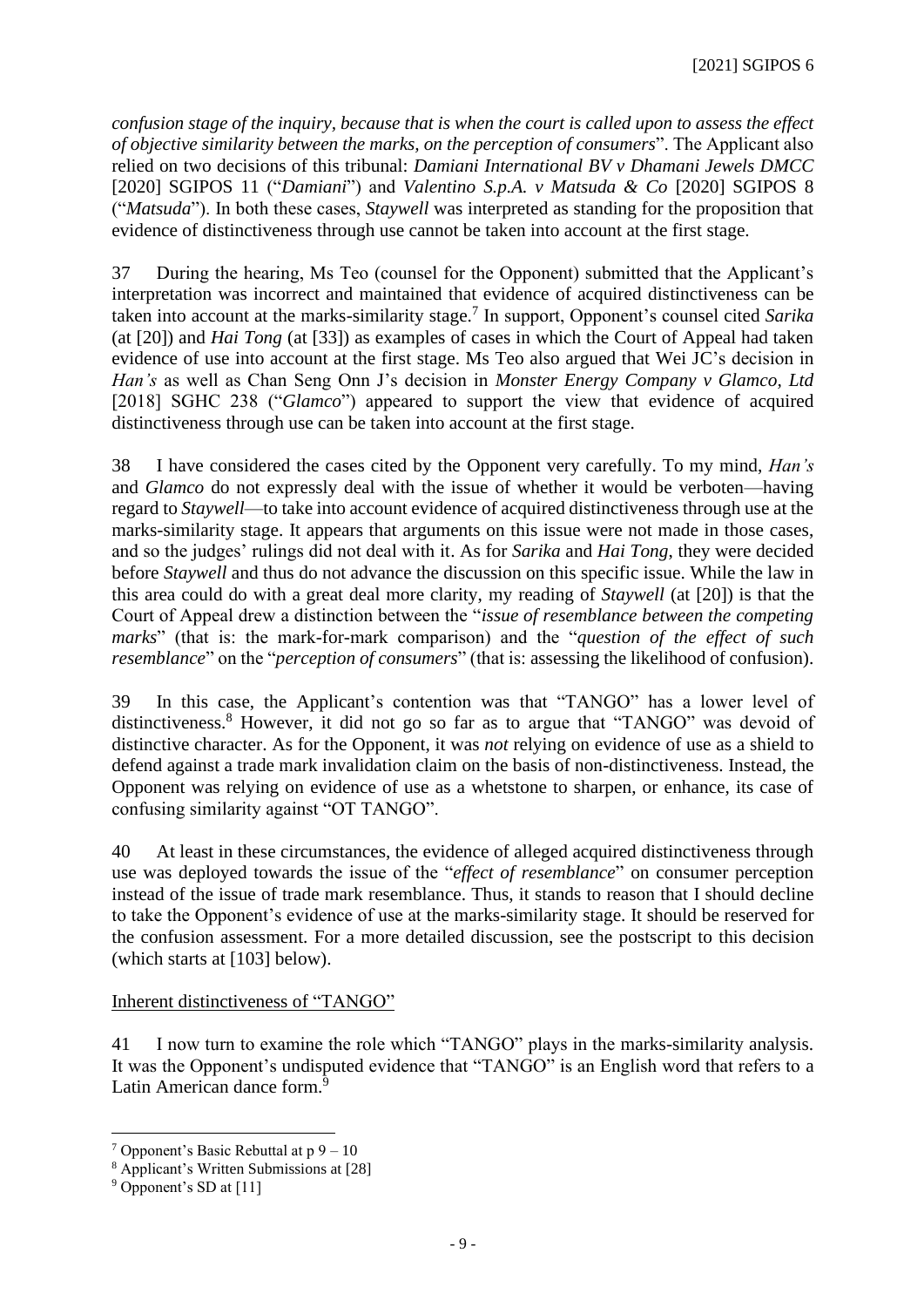42 The abovementioned definition of "TANGO" formed a key plank for the Applicant's case that "TANGO" is inherently distinctive to a low degree. In advancing this submission, the Applicant argued that there was a link between tango (as a dance) and emotions such as romance or joy; themes which, in its submission, are commonly used by traders in the chocolate industry in connection with their goods and should therefore play a less significant role in the marks-similarity inquiry.<sup>10</sup> The Applicant also submitted, in this connection, that "TANGO" partially describes or reflects a mood (e.g. romance or joy) associated with chocolate.

43 I find the Applicant's arguments on this issue to be unpersuasive. I accept that as an ordinary English word, "TANGO" would be inherently less distinctive than most invented word marks. But it does not follow that "TANGO" has a low level of inherent distinctiveness. The fact of the matter is that "TANGO" has no meaning in relation to the goods. There is no connection between tango as a dance form on the one hand and chocolate and cocoa products on the other. It is clear that the mark is inherently distinctive to an ordinary degree.

44 Where does this leave the analysis? When all is said and done, the task is uncomplicated. The issue is whether "TANGO" and "OT TANGO" are similar on the whole. The Application Mark is, simply put, "TANGO" (an inherently distinctive mark) with the letters "OT" in front. The only difference between the two marks is "OT". Without "OT", the competing marks would be identical. Since "OT" is not an ordinary word in the English language, the issue of what "OT TANGO" means does not even arise. (This can be distinguished from a scenario where the addition of a word in front changes its meaning.)

45 In these circumstances, there is one essential question which remains. It is this: is the addition of "OT" in front of "TANGO" sufficient to render the marks dissimilar overall? To answer that question, it is necessary to first address the parties' arguments relating to the significance and role of "OT" in the assessment for similarity.

## Significance and role of the "OT" element

46 The Applicant's case was that "OT" in the Application Mark (as well as its other marks in Singapore: see [7] above) is an abbreviation or acronym for "Orang Tua"—the OT Group of companies that the Applicant is a part of.<sup>11</sup> (Although irrelevant to the marks-similarity analysis, it is worth stating by way of background that the OT TANGO brand of wafers, biscuits and confectionery was launched in Indonesia in 1994, <sup>12</sup> and exported out of Indonesia to a number of countries, including  $Singapore$ <sup>13</sup>) It was also submitted in the alternative that "OT" should be regarded as an invented word that has no dictionary meaning.<sup>14</sup>

47 The submissions outlined above were made to advance the Applicant's argument that "OT" was not only distinctive but also had high distinctive and dominant character. In this connection, the Applicant relied on two cases: (a) *Tiger Coatings GmbH & Co. KG v Seng Fong Paints Pte Ltd* [2019] SGIPOS 10 ("*Tiger Coatings*"); and (b) *Abercrombie & Fitch Europe SAGL v MMC International Services Pte Ltd* [2016] SGIPOS 6 ("*A&F*"). In *Tiger Coatings*, the acronym "LNK" was found to have stood out as a highly distinctive element.

<sup>&</sup>lt;sup>10</sup> Applicant's Written Submissions at [29]

<sup>&</sup>lt;sup>11</sup> Applicant's Written Submissions at  $\overline{[16]}$  and Applicant's SD at [7]

 $12$  Applicant's SD at [6]

<sup>&</sup>lt;sup>13</sup> Applicant's SD at  $[11] - [13]$ 

<sup>&</sup>lt;sup>14</sup> Applicant's Written Submissions at [16]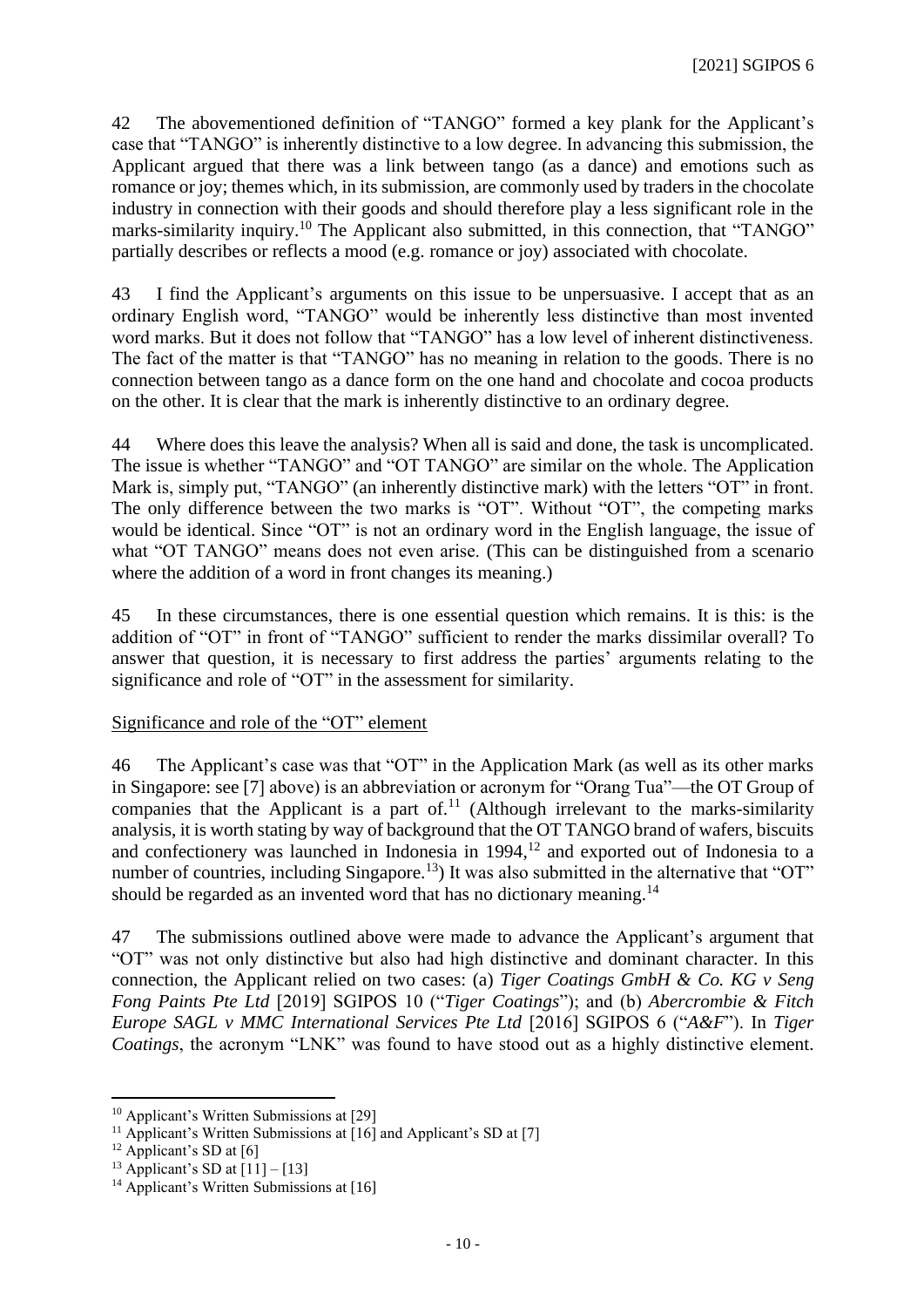Likewise, in  $A \& F$ , the acronym was found to possess a high level of technical distinctiveness. For reference, I reproduce the relevant marks below.



48 Another related line of argument put forward by the Applicant concerned the placement of "OT" as the first element in "OT TANGO". According to the Applicant, this meant that "OT" would be of greater importance since words at the beginnings of marks would tend to attract greater attraction and scrutiny. In this regard, it relied on *Glamco* (at [59(a)]) where the High Court found that the word "SWEET" in the application mark "SWEET MONSTER" served to visually differentiate the aforementioned mark from the earlier "MONSTER" trade marks. Notably, in *Glamco*, the presence of "SWEET" as the first word was found to be an "*important difference given that an average consumer would read the mark from left to right*" and "*the consumer's attention is likely to be caught by the word "SWEET" first*".

49 To my mind, "OT" is clearly a distinctive component of the Application Mark. Whether consumers know that it is an abbreviation for "Orang Tua" is neither here nor there; what really matters is that it has no meaning in relation to the goods for which registration was sought.

50 However, I do not think that "OT" possesses a high distinctive character whether in the technical (badge-of-origin) sense or in the non-technical (memorable and outstanding) sense. Quite obviously, invented terms and/or acronyms are not all created alike; some are stronger than others on the distinctiveness spectrum. Every sign is different. One can readily follow the reasoning in *Tiger Coatings* and *A&F*. But "OT" is slightly different. It is a two-letter sign. While there is no rule of law which states that such signs are inherently less distinctive than three-or-more-letter signs, I think it is fair to say that two-letter signs are more commonly employed in commerce as acronyms rather than stand-alone marks. More importantly, in both *Tiger Coatings* and *A&F*, apart from the acronym elements "LNK" and "A&F" respectively, there were no other distinctive word elements present in the marks. (Needless to say, the word "Brand" has no distinctive character in the trade mark sense.) In contrast, "OT" here is followed by the additional distinctive element "TANGO".

51 Since the meaning of "OT" is not immediately apparent to the beholder, its significance would be "*diluted by its indeterminate character*" (to borrow a phrase aptly coined by the Opponent).<sup>15</sup> Consumers might perceive "OT" to be an acronym for a longer trade mark, but by simply looking at the Application Mark alone they would not know what it is. All things considered, since "OT" is not an ordinary English word, I am willing to accept that it is about as distinctive than "TANGO". In any case, its presence in the Application Mark would not significantly overshadow the distinctive character of "TANGO".

52 The unclear meaning of "OT" also diminishes its importance as the first element in the Application Mark. The situation here is quite different from "SWEET MONSTER". Since

<sup>&</sup>lt;sup>15</sup> Opponent's Written Submissions at [44] and [46]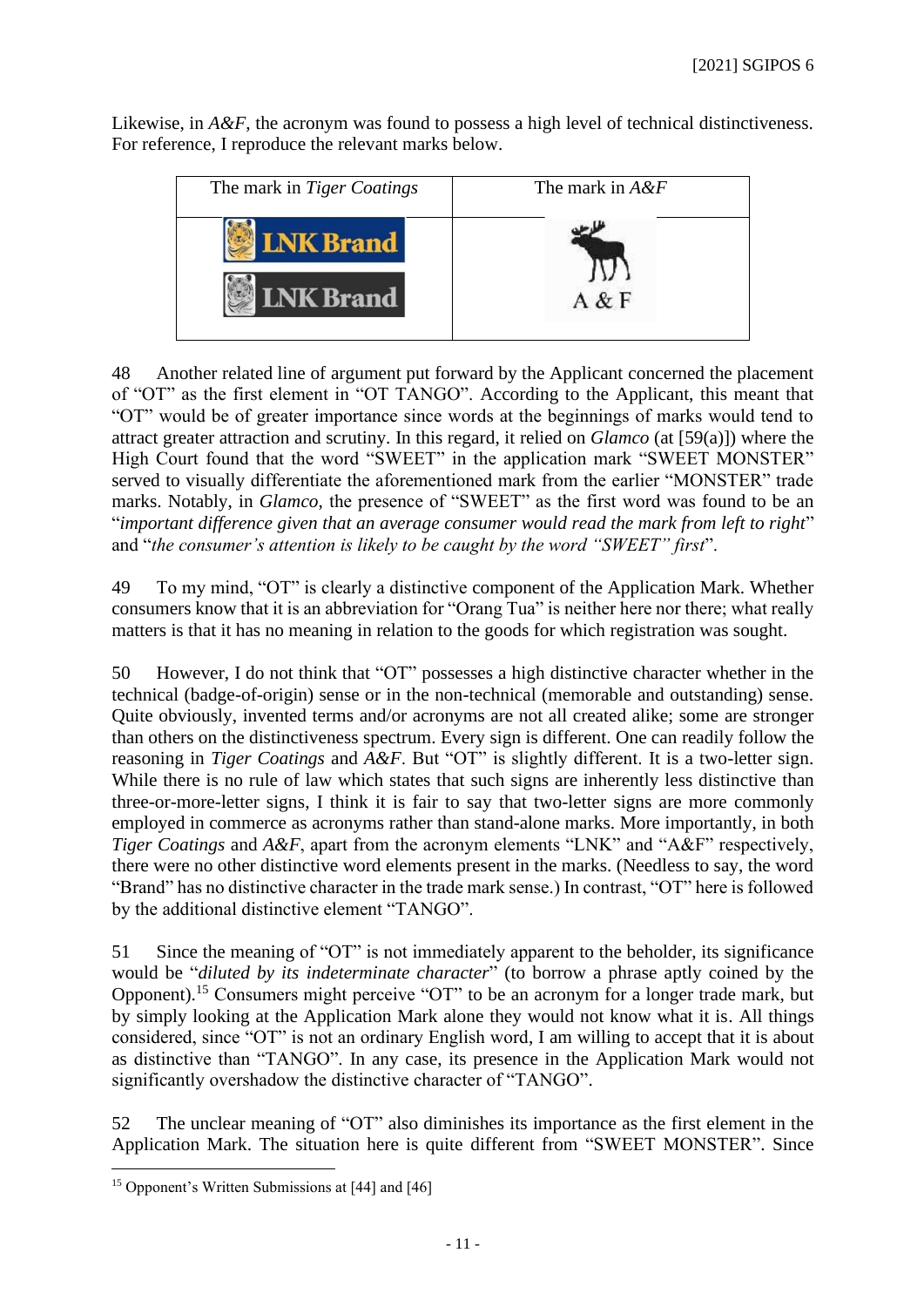English is read left to right, the consumer's attention is likely to be first caught by "SWEET" in "SWEET MONSTER". But would "OT" have a similar effect? I think not. It is only human to search for meaning. Since it is unclear what "OT" stands for, whereas "TANGO" is at least a comprehensible word, consumers are likely to pay sufficient attention to "TANGO"; enough, at least, for it not to be overtaken by "OT".

53 In sum, I think that it is important not to overexaggerate the role that "OT" plays in the Application Mark. Nothing turns on the fact that "OT" comes first. Furthermore, "TANGO" is inherently distinctive for it says nothing about the goods in question, whereas "OT" is not a proper word in the first place. Even so, as stated earlier, "OT" is about as distinctive as "TANGO". I do not think that "OT" can be said to be the most dominant component of the Application Mark.

## Visual similarity

54 The visual similarity analysis largely tracks the above discussion on distinctiveness. It can be dealt with very quickly. It is plain to see that "TANGO" and "OT TANGO" would be visually identical but for the presence of "OT". In terms of visual impact, "TANGO", a fiveletter word, would be much more striking than "OT", a two-letter sign. Put another way, "OT" weighs less in the visual comparison. Having regard to the distinctive character of the respective signs, I cannot see how "OT" is sufficient to tip the balance in favour of the Applicant.

55 In its submissions, the Opponent submitted that the marks are visually more similar than similar.<sup>16</sup> I would go further than that. To my mind, this is not a close-to-borderline situation. I consider the marks to be visually similar to a significant degree.

## Aural similarity

56 Next, the aural similarity assessment. It is clear from *Staywell* that there are two possible approaches that can be adopted in approaching aural similarity (see *Staywell* at [31] – [32]); the first is to consider the dominant components of both marks ("Dominant Component Approach") and the second is to undertake a quantitative assessment as to whether the competing marks have more similar syllables than not ("Quantitative Approach").

57 The Applicant's case under the Dominant Component Approach was that the first element "OT" would serve to distinguish the Application Mark from "TANGO". As regards the Quantitative Approach, the Applicant relied on *Clarins Fragrance Group f.k.a. Thierry* 

*Mugler Parfums S.A.S v BenQ Materials Corp.* [2018] SGIPOS 2 ("Clarins") where "*(Gngel*" and "ANGEL" were found to be aurally dissimilar.

58 The Opponent's case under the Dominant Component Approach was essentially that the aurally dominant component of the Application Mark is "TANGO" rather than "OT". While it acknowledged that some might pronounce the Application Mark as "O-T-TAN-GO" (that is, by verbalising the first two letters as "OH-TEE"), the Opponent pointed out that "OT" is not in itself a real word and therefore it would be only natural for consumers to focus on "TANGO" instead. The Opponent also argued that given the uncertainty as to how "OT" should be pronounced, it may not be appropriate to adopt the syllable-counting Quantitative Approach.

<sup>16</sup> Opponent's Written Submissions at [48]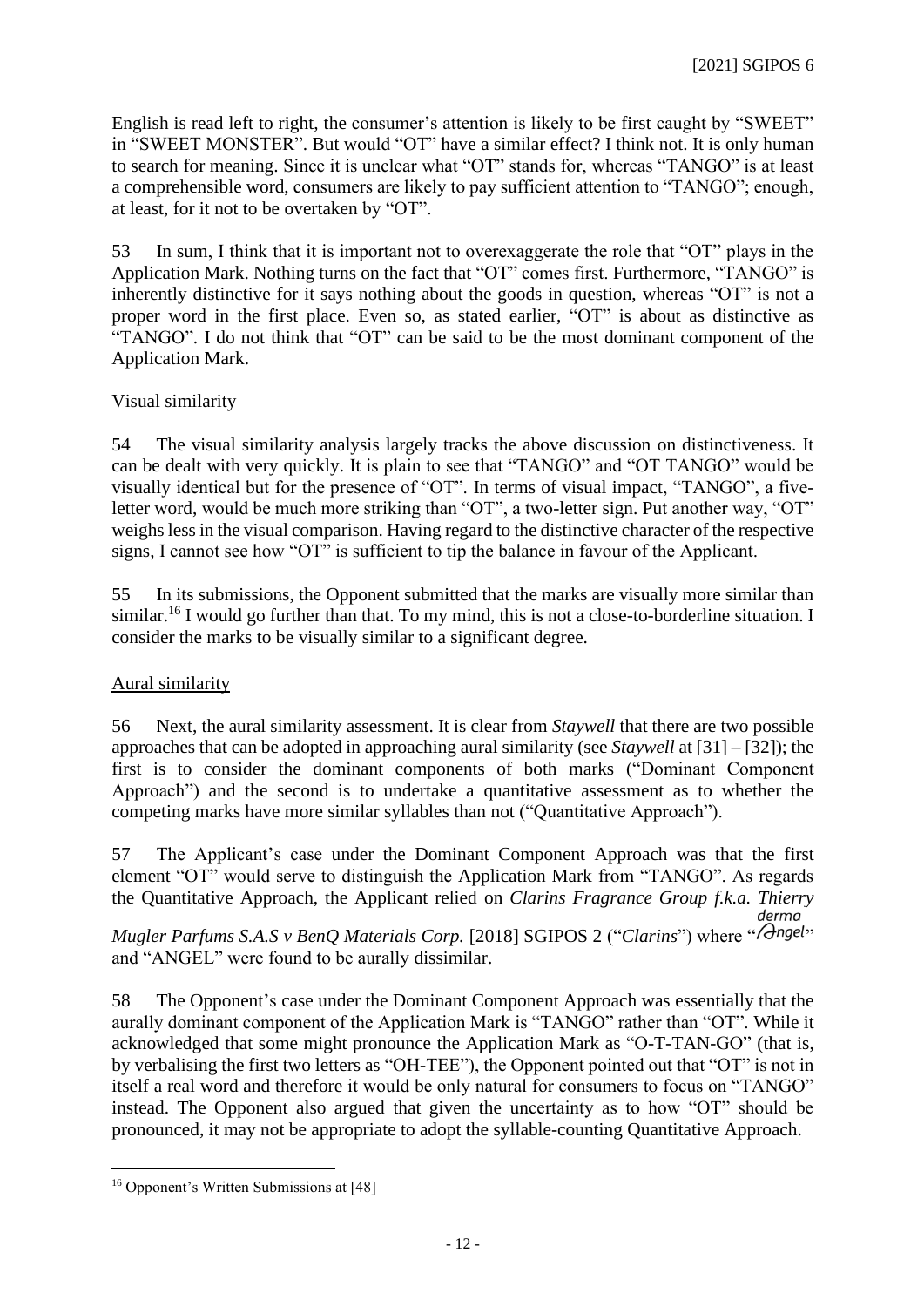59 I would approach the assessment somewhat differently. I think that when consumers are presented with "OT", a two-letter component of indeterminate meaning, they would enunciate the letters individually, like so: "OH" "TEE". Uttering each letter separately diminishes the aural weight of "OT" because it acts as two separate elements rather than one whole. Therefore, "OT" cannot be said to be the dominant component of the Application Mark. Instead, "TANGO"—where the syllables "TAN-GO" would be spoken in very quick succession so as to form a complete word—would be the dominant component. Therefore, under the Dominant Component Approach the marks would be more similar than dissimilar.

60 Insofar as the Quantitative Approach is concerned, it is important to not lose sight of the fact that syllables are really a way of organising sounds in spoken language by breaking words up into smaller bite-sized pieces with one vowel sound each. Letters are letters; syllables are syllables. Since "OT" is essentially an unfamiliar two-letter sign (and here it is worth observing that the Applicant did not argue that the sign should be pronounced "*ought*"), it would be derma

artificial to treat it as a two-syllable word. This case is plainly very different from " $\bigcap_{i=1}^{\infty}$ ". sign where the first word is a *real* word of Latin / Greek origin (which finds its place in the English language as a prefix in words like "*dermatologist*").

61 For completeness, I should add that nothing turns on the fact that "OT" is the first component of the sign. At times, the first syllable may be given aural prominence, but not always. It is clear from the cases that the so-called first syllable principle should not be applied in a blanket fashion: see *Doctor's Associates Inc v Lim Eng Wah (trading as SUBWAY NICHE)* [2012] 3 SLR 193 at [35] and *FMTM Distribution Ltd vs Rolex S.A.* [2020] SGIPOS 6 at [52]. In this case, the first spoken letter is "O"—something that possesses much less aural weight than "TAN-GO". Whether alone or in conjunction with "T" (as in "OH-TEE"), the ear would not lose track of the syllables "TAN-GO", which are present in both marks.

62 In these circumstances, I think that the Quantitative Approach is of limited assistance and would prefer the Dominant Component Approach over it. Even if syllables are counted, the marks would aurally coincide in the syllables "TAN-GO". Either way, I find that result is the same: the marks are aurally more similar than dissimilar.

Conceptual similarity

63 It is well established that the conceptual analysis "*seeks to uncover the ideas that lie behind and inform the understanding of the mark as a whole*" (*Staywell* at [35]). As observed earlier, it was undisputed that "TANGO" has an ordinary meaning in the English language and refers to a type of dance.

64 Next, "OT". As observed earlier, this component is meaningless. Whether or not "OT" is an acronym of "Orang Tua" or a brand of indeterminate origin is irrelevant. The analysis is concerned with the ideas behind the mark, and these ideas must manifest in the look and feel of the mark, and not in something that is known only to its creator: *Audience Motivation Company Asia Pte Ltd v AMC Live Group China (S) Pte Ltd* [2015] 3 SLR 321 at [43].

65 Since "OT" has no meaning, it is neutral in the conceptual similarity analysis. The fact that it appears before "TANGO" is irrelevant because a completely meaningless element cannot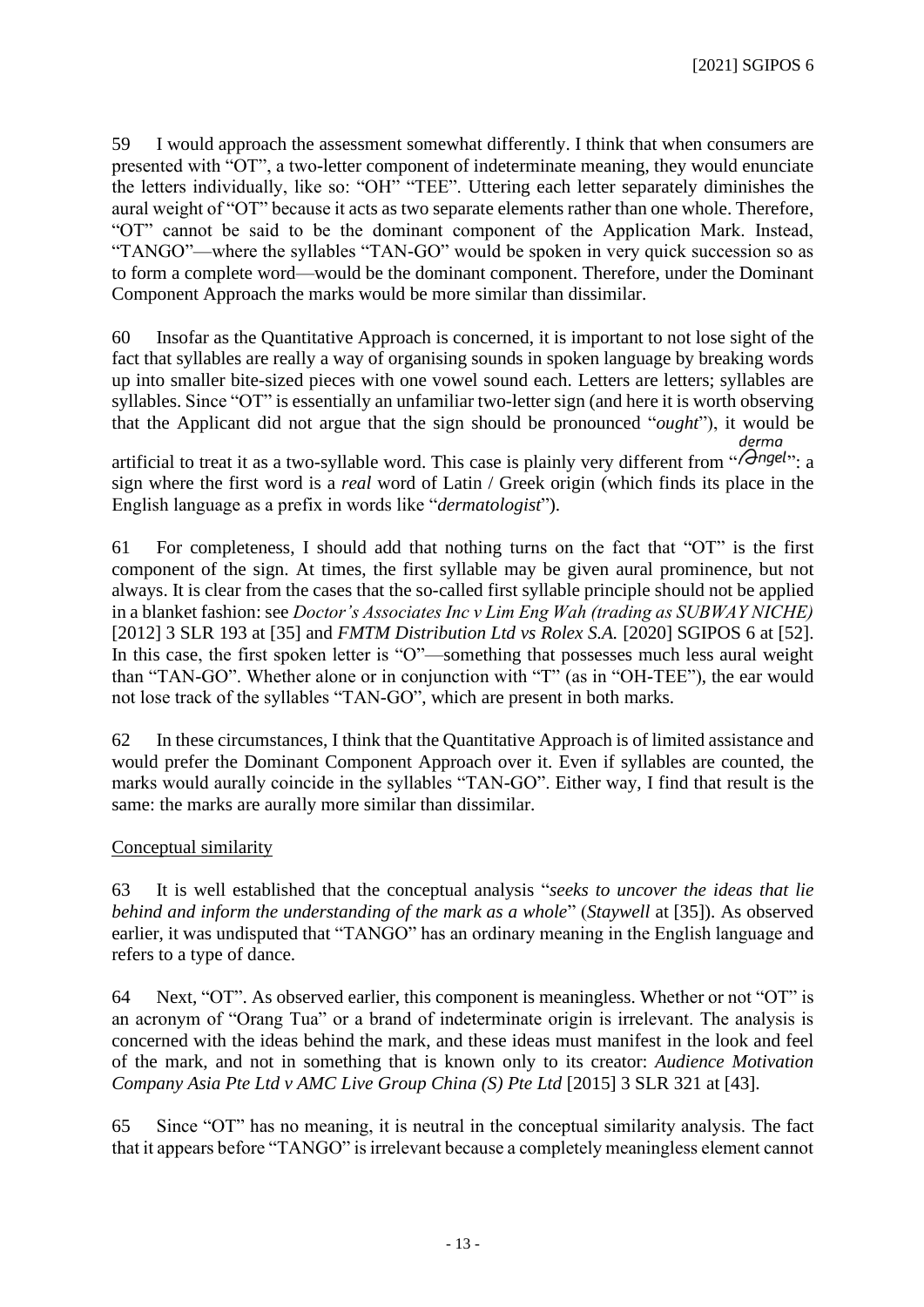modify the significance of the word that comes after it. Therefore, the marks are conceptually identical or at least highly similar in that as they both evoke and signify "TANGO" (a dance).

66 Before moving on, I note that the Applicant argued that the presence of "OT" introduces the idea of a brand or entity and that this would unlikely be overlooked by the consumer.<sup>17</sup> With respect, I am not sure how this helps the Applicant's case in any way. Quite the contrary, in fact, since it may well suggest to consumers that "OT TANGO" originates from, or is otherwise commercially linked to, the trade source of "TANGO". I address this point in further detail later in this decision under the subheading "*The 'house mark' issue*".

## Conclusion on marks-similarity

67 I have found the competing marks to be visually similar to a significant degree, aurally more similar than dissimilar, and conceptually identical (or highly similar at the very least). When observed in their totality, the marks are similar to a strong degree.

## *Third step: Is there a likelihood of confusion?*

68 Earlier, I found that the respective goods are identical insofar as they relate to chocolate and cocoa products. That satisfied the second step of the step-by-step test. The analysis now proceeds to the third and final step: likelihood of confusion.

69 It is well established that there are at least two aspects to the element of likelihood of confusion. The first is mistaking one mark for another. The second is where the relevant segment of the public may well perceive that the contesting marks are different, but may yet remain confused as to the origin which each mark signifies and may perceive that goods bearing the two marks emanate from the same source or from sources that are economically linked or associated. (See *Caesarstone* at [57]; *Hai Tong* at [74].)

70 Ultimately, what is critical is that the likelihood of confusion must be brought about by the similarity between the competing marks and the similarity (or identity) between the respective goods and services in question. (See *Staywell* at [15].) Thus, the test requires the court or tribunal to look at: (a) *how* similar the marks are; (b) *how* similar the goods/services are; and (c) given this, how likely the relevant segment of the public will be confused. (See *Staywell* at [55].) It is not necessary to show that a majority of the relevant public would be confused; instead, it is sufficient to establish that a substantial portion (which is more than a *de minimis* level) of the relevant public would likely be confused. (See *Hai Tong* at [78(e)].)

71 It is settled law that in assessing likelihood of confusion, certain factors may be taken into account whereas others cannot. The impermissible factors are those differences between the competing marks and goods which are created by a trader's differentiating steps. Such impermissible factors, which cannot be taken into account in the assessment because they are not inherent to the goods or services and are susceptible to changes which can be made from time to time, include: pricing differentials, (choice of) packaging, and other superficial marketing choices which could possibly be made by the trader. (See *Staywell* at [95].)

72 The permissible factors, which include things like purchasing practices and degree of care paid by the consumer where acquiring the goods/services in question, are those which: (a)

<sup>&</sup>lt;sup>17</sup> Applicant's Written Submissions at [52]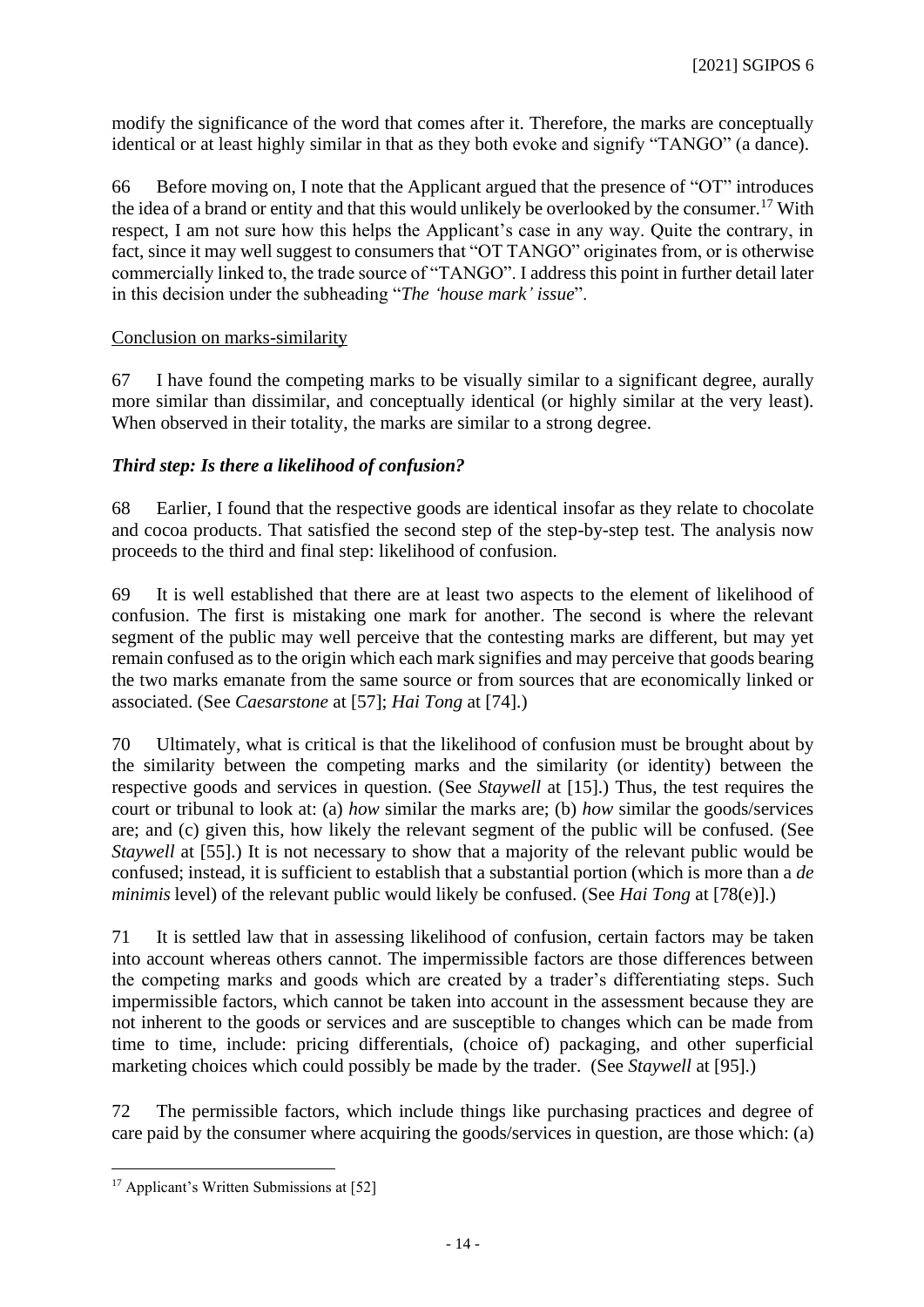are intrinsic to the very nature of the goods/services and/or (b) affect the impact that the similarity of marks and goods has on the consumer. To my mind, this latter category is wide enough to encompass any relevant evidence of use and advertising that affects the impact that the earlier mark has on the mind of the consumer. Whether one uses the label "acquired distinctiveness through use" or "reputation", the point is that appropriate and relevant evidence of this sort may in certain circumstances (but not necessarily always) act as a signpost pointing towards a finding of likelihood of confusion.

## Outline of the parties' cases on likelihood of confusion

73 According to the Opponent, it is common practice for traders in the chocolate and confectionery industry to make slight variations to their trade marks or to add house marks or product lines and it is thus likely that average consumers would be mistaken into thinking that "OT TANGO" is a sub-brand or variation of the Opponent's "TANGO". Under this central umbrella theme, the Opponent advanced the following arguments.

- a. The notional fair use argument:<sup>18</sup> Although the Applicant was seeking to register "OT TANGO" in plain block letters, if the Application Mark was allowed to proceed to registration, it would enjoy protection for not only "OT TANGO" in block letters but also a range of notional fair uses, including variations of the mark in any font, typeface, lettering or style. If the Application Mark is allowed to proceed to registration, the Applicant would have an arguable defence that its use in the marketplace is covered by "OT TANGO" and therefore does not infringe the Opponent's earlier registration for the "TANGO" trade mark.
- b. The actual use argument:<sup>19</sup> There was evidence that in the marketplace, the Applicant was emphasising "TANGO" as its primary mark on its product packaging by reducing the size of "OT" and placing it a visual distance away from the "TANGO" element. Indeed, the Applicant often simply referred to its products as "TANGO" alone rather than "OT TANGO". This is why resellers and consumers of the Applicant's products in Singapore at times referred to the Applicant's chocolate and confectionery as "TANGO" rather than "OT TANGO". Furthermore, there was evidence that the Opponent has continuously used the "TANGO" mark in Singapore since 1991 to date. In contrast, the Applicant's group of companies first launched "TANGO" wafers in Indonesia in December 1995 and the documentary evidence did not substantiate the Opponent's claim to have used the Application Mark in Singapore in 2000 (which in any case does not pre-date the Opponent's commercial presence in Singapore).
- c. The degree of consumer attention argument:<sup>20</sup> The goods in question—being chocolate products and confectionery—are everyday goods which are not inherently expensive. This has an impact on the degree of care that consumers are likely to pay to their purchases (see *Staywell* at [96]) in that average consumers of such goods will not likely pay a heightened degree of attention nor exercise a greater level of fastidiousness when purchasing these goods.

<sup>&</sup>lt;sup>18</sup> Opponent's Written Submissions at  $[112] - [114]$ 

<sup>&</sup>lt;sup>19</sup> Opponent's Written Submissions at  $[115] - [124]$ 

<sup>&</sup>lt;sup>20</sup> Opponent's Written Submissions at  $\overline{125}$  –  $\overline{127}$ ]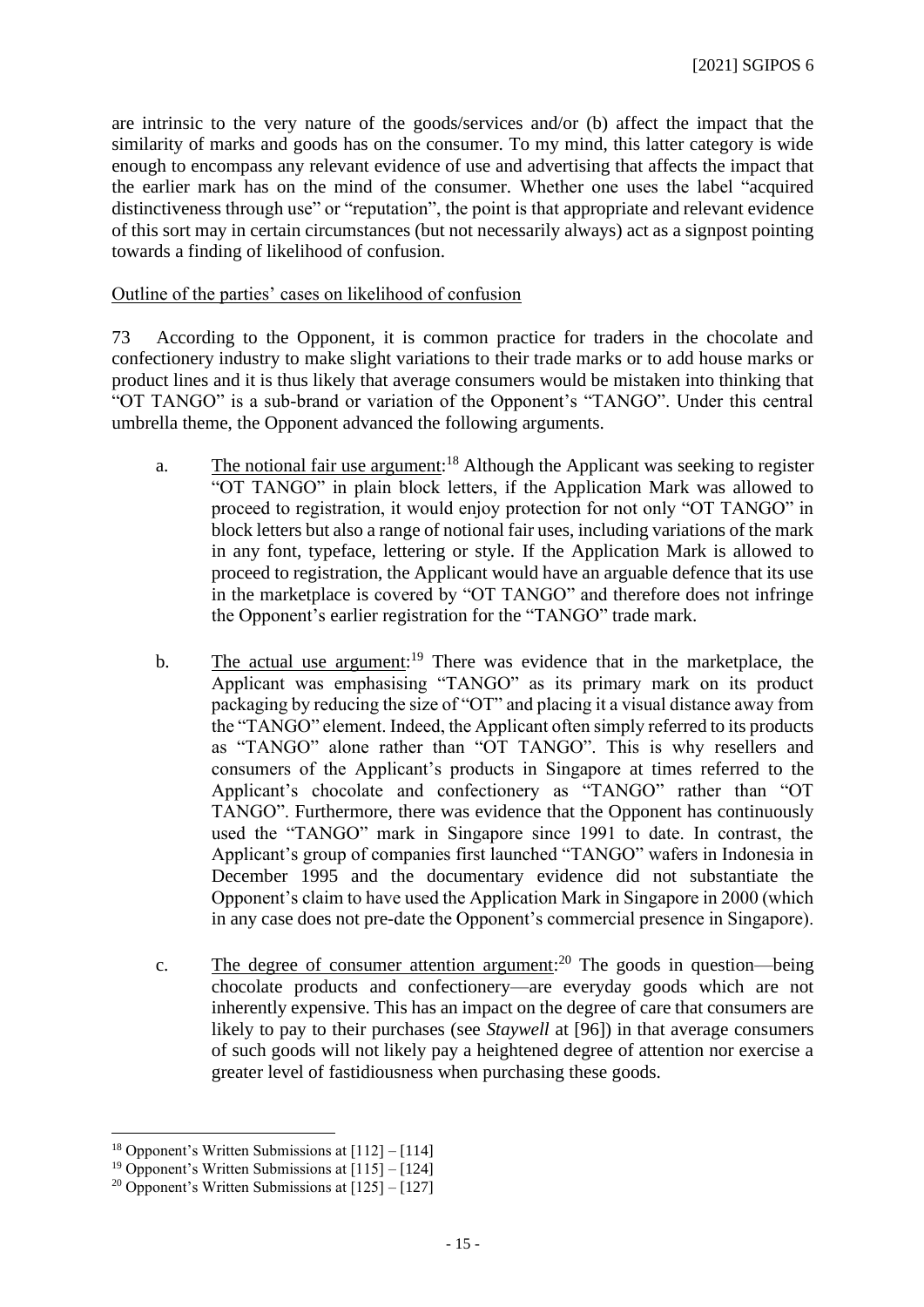74 In the main, the Applicant's counterarguments were focused on "OT" as the distinguishing factor between the marks. It emphasised that "TANGO" would be less significant since it is an ordinary English word that has been used by other traders in the chocolate/confectionery industry. On the nature of the goods and the characteristics of average consumers, the Applicant submitted that consumers of chocolates would be brand conscious and loyal to a specific brand, and therefore pay special attention as to where the products are coming from. Expanding on this argument, the Applicant submitted that average consumers would be conditioned to check that what they are purchasing is an "OT" brand of "TANGO" chocolate/confectionery as opposed to merely "TANGO". It was also argued that the products are generally self-serve items sold off the shelf in supermarkets and convenience stores, which would heighten the importance of the visual and aural impact of the "OT" element.

## My findings

75 It is clear that the likelihood of confusion element has been established. This first and foremost flows from the fact that: (a) the competing marks are similar to a strong degree; and (b) the respective goods are identical insofar as they relate to chocolate and cocoa products. The strength of the similarities between the marks (which is not outweighed or displaced by "OT") and the identical goods strongly point towards a finding of likelihood of confusion.

76 Further, there are no other relevant factors in play that would materially diminish the likelihood of confusion. In this regard, I agree with the Opponent that the goods in question are everyday products which would not attract a higher degree of attention. The degree of attention paid would be ordinary in nature. Even if one were to assume for the sake of argument that consumers would scrutinise the marks carefully, I do not think that would decrease the likelihood of confusion. Indeed, what is more likely is that average consumers would be misled into believing that "OT" is the manufacturer of "TANGO" chocolate/confectionery or is commercially linked to the same.

77 Insofar as actual use is concerned, since I have found that the competing marks are similar to a strong degree, it is not necessary for me—and I thus decline—to make a finding that "TANGO" has gained a reputation or acquired distinctiveness through use. Be that as it may, I would make the following observations on the evidence.

- a. First, the Opponent has advertised and sold chocolate/confectionery in Singapore in connection with the mark "TANGO" as well as variants of the sign (including the Composite TANGO Mark represented at [4] above) for a number of years.<sup>21</sup> While its customers might not form a large proportion of the populace (as evidenced by the fact that its annual sales figures are in the lower hundreds-ofthousands range in Singapore-dollar terms), the Opponent has undoubtedly carved out for itself a respectable slice of the market in Singapore in connection with the "TANGO" mark.
- b. Second, there was evidence that some chocolate/confectionery manufacturers outside of Singapore (e.g. in the US, Latin America, India and the UK) used "TANGO" in connection with their goods (in some cases as the main brand).<sup>22</sup> However, as the Opponent rightly pointed out, trade mark protection is

<sup>&</sup>lt;sup>21</sup> Opponent's SD at  $[16] - [22]$  and corresponding documents exhibited as Annexures H to P

<sup>&</sup>lt;sup>22</sup> Applicant's SD at  $\overline{23}$  and corresponding Exhibit O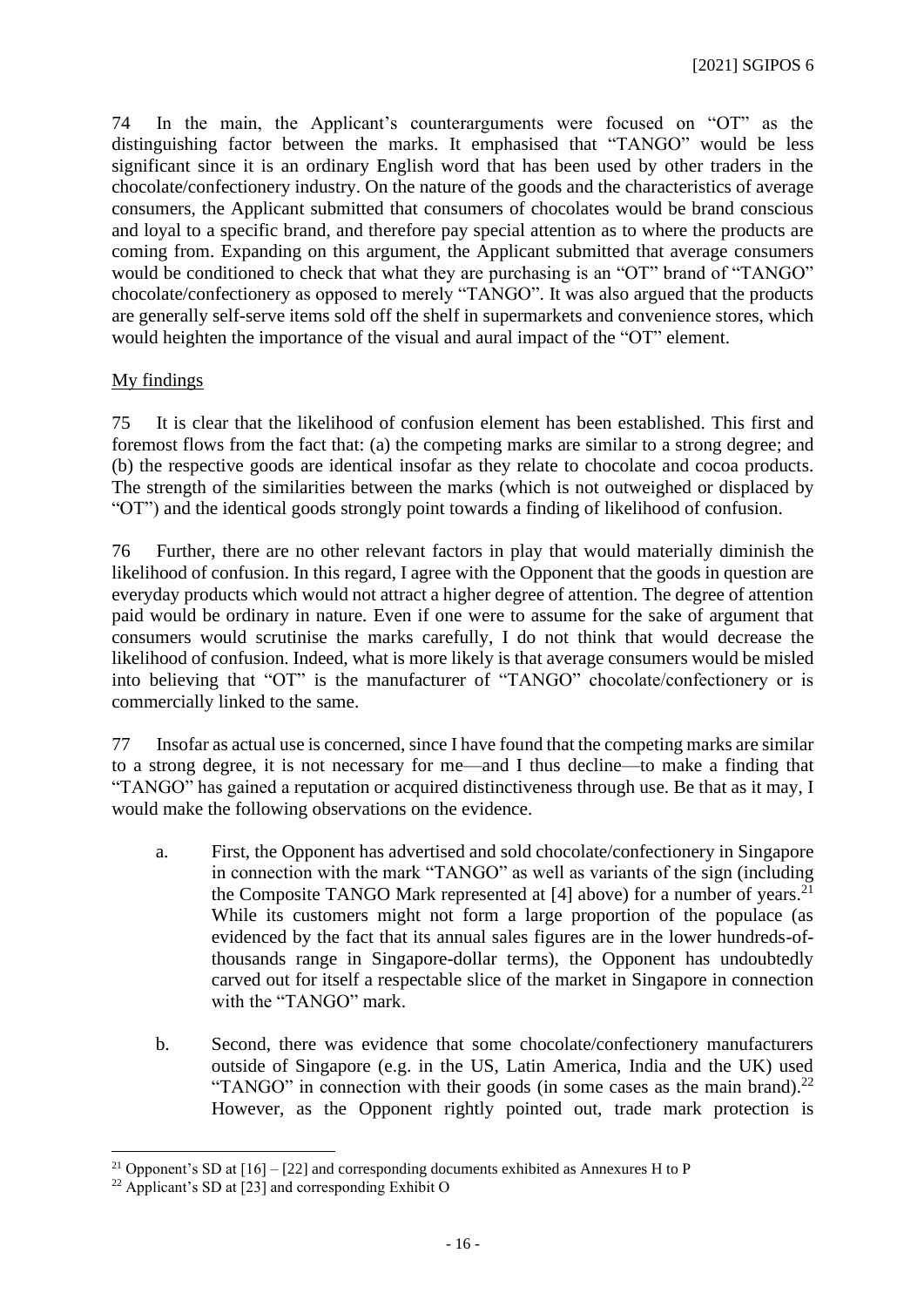territorial, <sup>23</sup> and therefore evidence relating to what other traders do abroad is irrelevant. Insofar as Singapore is concerned, until the Applicant entered the scene, there was no other trader using "TANGO" in connection with the relevant goods.<sup>24</sup> This reinforces the point that "TANGO" is distinctive.

c. Third, I accept that the Applicant's products may have been marketed and sold in ways which gave the "TANGO" element some degree of prominence over "OT". Whether this manner of use amounts to infringement of the Opponent's TANGO Mark is for the courts to decide if legal proceedings are brought in that forum. Since it follows from my findings that the Application Mark should be refused, the issue of whether "OT TANGO" (if allowed to proceed to registration) would afford the Applicant a defence against infringement does not even arise.

## *Conclusion: s 8(2)(b) TMA*

78 For the above reasons, I find that the likelihood of confusion element has been established. Since all three steps in the test have been established, the opposition succeeds under s 8(2)(b) TMA. Accordingly, I would refuse registration of the Application Mark.

#### The 'house mark' issue

79 Before moving on, I need to address one final issue which admittedly gave me some pause prior to and during the hearing—but which I am now satisfied poses no obstacle to my final conclusion that the opposition should be allowed on the s 8(2)(b) TMA ground. Since it cuts across both the similarity of marks issue and the likelihood of confusion issue, I have taken the liberty of dealing with it here under its own separate subheading.

80 The issue concerns the "OT" element which may be perceived by average consumers as a distinctive house mark (even though they would not know what it stands for). Would its addition to "TANGO" be sufficient to distinguish "OT TANGO" from "TANGO"? After all, based on first principles, it may be argued that the addition of a new distinctive element to a sign may result in a new mark that is sufficiently differentiated from the original sign.

81 At the end of the hearing, the parties were given leave to address the 'house mark' issue in writing. In its further submissions, the Applicant cited three cases which, in its submission, supported its stance that the addition of "OT" as a 'house mark' could sufficiently distinguish "OT TANGO" from "TANGO". These cases were: (a) *Dr. August Oetker Nahrungsmittel KG v Copesco & Sefrisa, S.A.* (Case R 1353/2008-1) ("*ETO Royal*") a decision of the OHIM<sup>25</sup> First Board of Appeal; (b) *In the matter of an opposition by Fiesta, S. A. to application No. 1,051,508 for the trade-mark RIO FIESTA & Design filed by Galletas Siro, S. A.* (2006) ("*RIO FIESTA*"), a decision of the Canadian Trade Marks Opposition Board; and (c) *VIVIL A. Müller GmbH & Co. KG v Twentieth Century Fox Film Corporation* (Case R 568/1991-1) ("*VIVIL MASH*"), a decision of the OHIM First Board of Appeal. I address each of them in turn.

82 In *ETO Royal,* the (European) Community application mark "ETO Royal" (a word mark) was sought to be registered in Classes 29 and 30 in respect of a range of food products. The

 $23$  Opponent's Reply SD at [63]

 $24$  This was also confirmed by counsel during oral argument.

<sup>&</sup>lt;sup>25</sup> OHIM was the predecessor of the European Union Intellectual Property Office (EUIPO)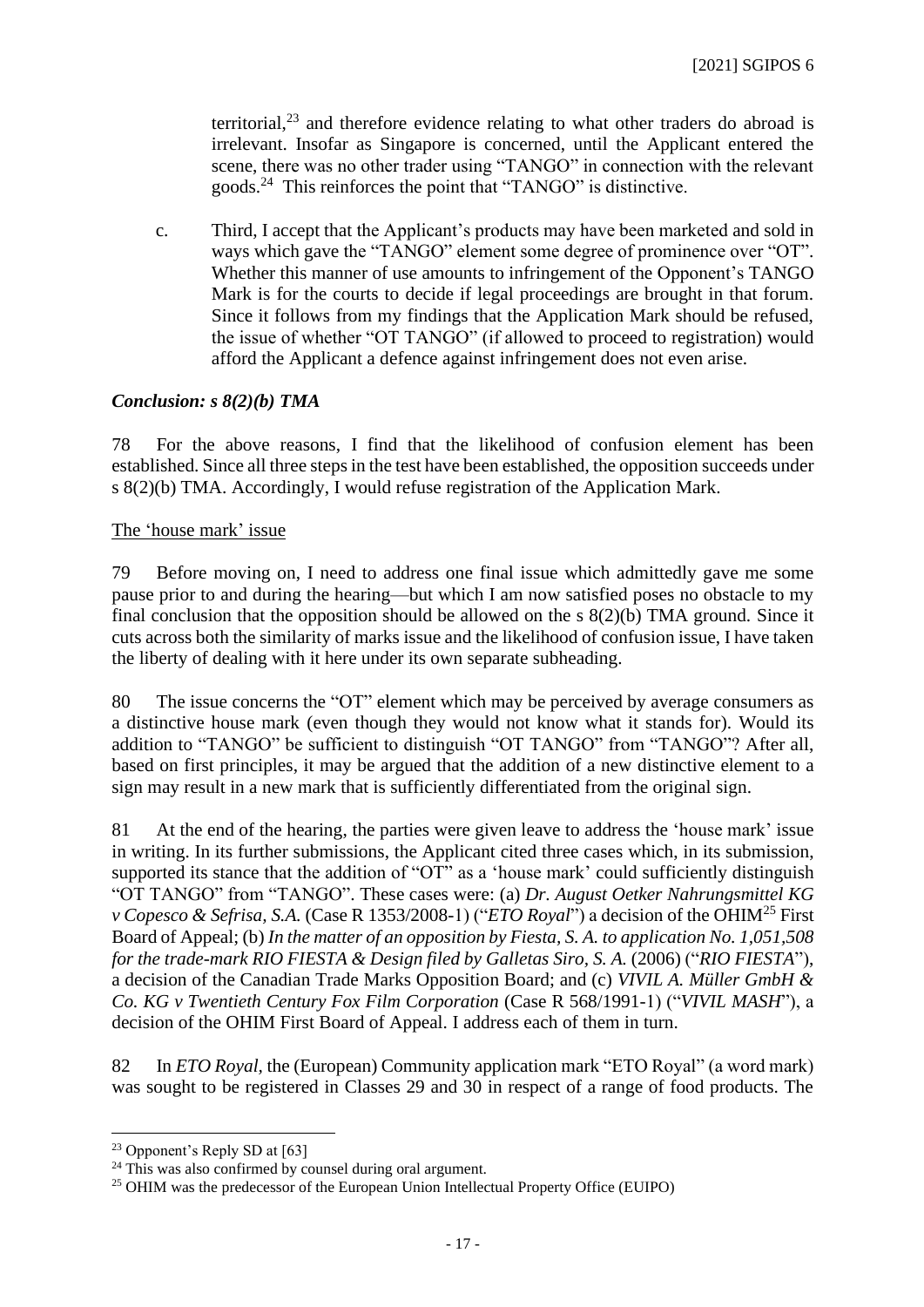opponent's earlier trade marks were the following stylised "ROYAL" marks: "

and "<sup>*way*"</sup> ". The Board of Appeal found the marks to have a "*low level of similarity*" and that there were "*sufficient differences between the marks to preclude a likelihood of confusion even regards identical goods*". Integral to the Board's conclusion was the finding that "ROYAL" was a "*very common and basic English / French word used in relation to almost any category of goods or services*" which would enjoy "*limited protection*".

83 The Applicant argued that a number of parallels could be drawn between this case and *ETO Royal*. It analogised "OT" to "ETO" and "TANGO" to "ROYAL". While I can see the similarities, I think that there is a crucial difference between the cases. To my mind, the portion of the application mark that communicated trade source was really "ETO" and not "Royal". As the Opponent rightly pointed out, *ETO Royal* did not turn solely on the fact that "ROYAL" is an ordinary English / French word; far more important was the finding that "ROYAL" lacked distinctiveness in relation to food products because of its laudatory meaning (as a reference to products of superior quality) and common use in relation to food. The present situation is not on all fours because "TANGO" is neither descriptive nor laudatory of the goods. Here, "TANGO" serves as a distinctive badge of origin. Therefore, *ETO Royal* is distinguishable.



84 Next, *RIO FIESTA*. There, the application mark (note: the elements above "RIO FIESTA" include the house mark "RIO" and the words "SAVOURY BISCUITS") was sought to be registered in Class 30 in respect of various food products. The opposition was



premised on, among other things, the opponent's earlier mark " www. In rejecting ". In rejecting the opposition, the Canadian Trade Marks Opposition Board found, among other things, that "FIESTA" (which means party or celebration in English) possessed a "*slight suggestive or laudatory connotation when used with confectionery products*" and thus the opponent's mark was "*not an inherently strong mark*". By way of contrast, the application mark was found to be an "*inherently stronger mark*". Ultimately, owing to the differences between the marks, the Board concluded that there was no reasonable likelihood of confusion.

85 In my assessment, the Applicant's reliance on *RIO FIESTA* was ultimately misplaced for two main reasons. First, the application mark in that case was a relatively complex composite mark with several other distinguishing elements including the additional house mark "RIO" above "RIO FIESTA". These play a significant role in differentiating the marks from each other. Second, while it is only natural for parties and celebrations (in a "FIESTA") to be associated with food products, Latin dance has no such associations with chocolate. "TANGO" is distinctive and does not have any laudatory connotation in relation to the goods.

86 Finally, *VIVIL MASH*. In that case, the (European) Community application mark "MASH" was sought to be registered in Class 30 for various food products (the goods of interest being essentially bakery goods, confectionery and related products). It was opposed on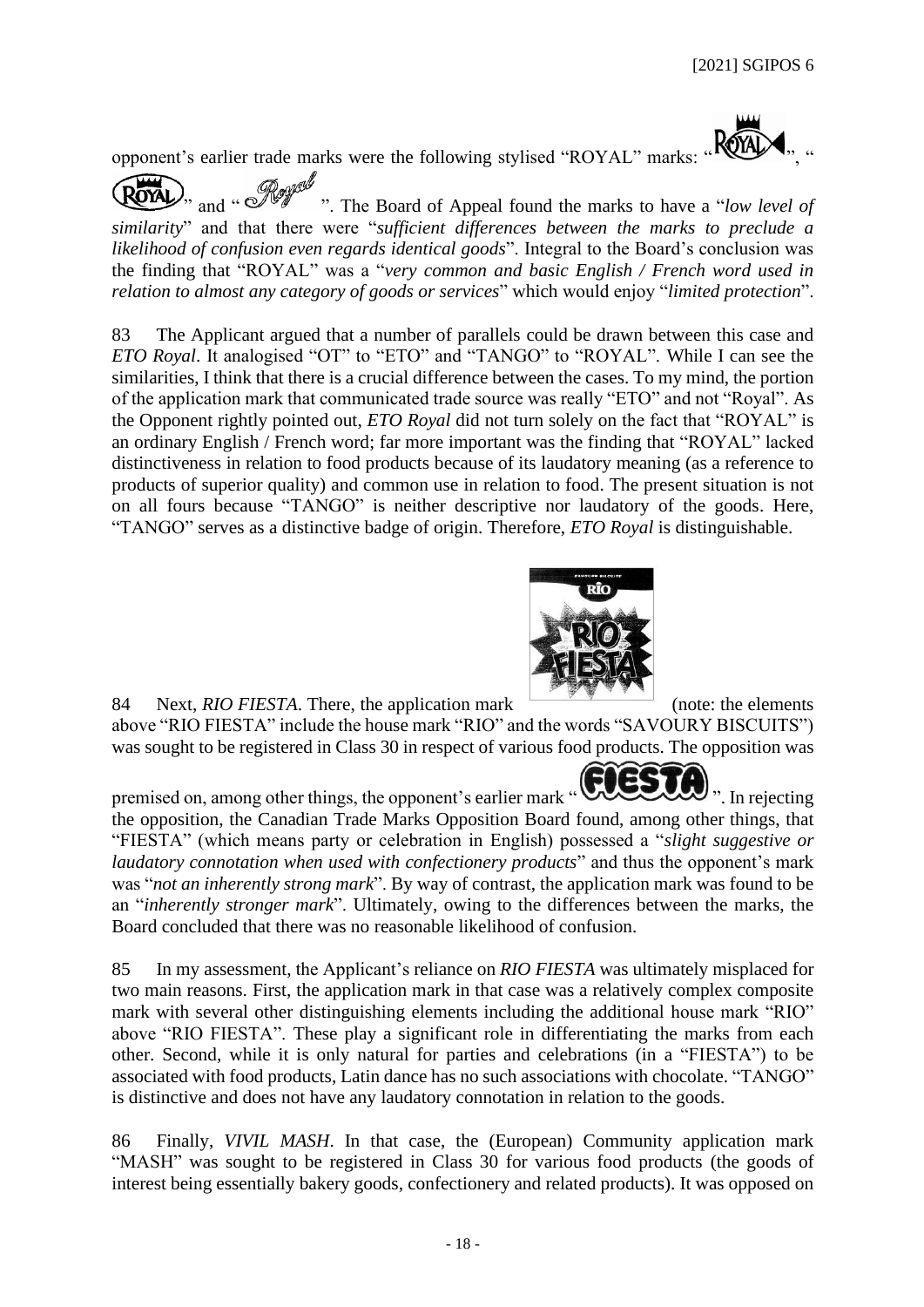the basis of an earlier German registration for the word mark "VIVIL MASH" registered in Class 30 for chewing gum. The Board of Appeal's finding was that there was a low degree of similarity between the signs and an even lesser degree of similarity between the goods, thus leading to the conclusion that no likelihood of confusion existed. Adopting similar lines of analysis as the other cited cases, the Applicant sought to compare "VIVIL" (which in that case had been used as a house mark) as being akin to "ETO" and "MASH" to "TANGO".

87 Once again, I am not persuaded that the analogy holds true. First, although the Board in *VIVIL MASH* did not expressly frame its analysis in the following terms, one of the arguments advanced by the successful applicant was that "MASH" in "VIVIL MASH" has a descriptive connotation in relation to chewing gum in that it refers the act of mashing or chewing the gum in the mouth, whereas it does not have that same connotation when used in connection with bakery goods and confectionery. In contrast, "TANGO" is distinctive of the goods in issue. Second, "VIVIL" was found to be visually, phonetically and conceptually stronger out of the two terms. "OT" does not have that same effect. Third, there was a low degree of similarity between the goods in *VIVIL MASH*, whereas the goods in this case are identical.

88 For completeness, I should mention that the Applicant also provided extracts from the Trade Marks Register which in its submission showed that "*the practice of adding a house mark to distinguish competing trademarks is commonplace*" and that there can be "*peaceful coexistence that can be brought about by the addition of a distinctive house mark*", whether "*acronym-based*" or otherwise.<sup>26</sup> I do not think that anything turns on it. There is well established guidance that "*the state of the register does not tell you what is actually happening out in the market and in any event one has no idea what the circumstances were which led to the registrar to put the marks concerned on the register*" (see *British Sugar PLC v James Robert* [1996] RPC 281 at 305 cited in *Marvelous AQL Inc* [2017] SGIPOS 3). In some other situation, extracts from the Register may be of assistance, but not so here.

# **Opposition under s 8(7)(a) TMA**

89 Since I have allowed the opposition under s  $8(2)(b)$  TMA, my views in relation to s 8(7)(a) TMA are, strictly speaking, academic. Nevertheless, for completeness and in case it is of assistance, I briefly set out my findings and conclusions in the paragraphs that follow.

90 Section 8(7)(a) TMA provides that a trade mark shall not be registered if, or to the extent that, its use in Singapore is liable to be prevented "*by any rule of law (in particular, the law of passing off) protecting an unregistered trade mark or other sign used in the course of trade*".

91 The classic elements of the tort of passing off are: (a) goodwill; (b) misrepresentation; and (c) damage. The key principles relating to each element have been discussed in a number of decisions of the Court of Appeal, including *Staywell*, *Singsung Pte Ltd v LG 26 Electronics Pte Ltd (trading as L S Electrical Trading)* [2016] 4 SLR 86 ("*Singsung*") and *Novelty Pte Ltd v Amanresorts Ltd* [2009] 3 SLR(R) 216 ("*Amanresorts*"), which I have had regard to.

# *Goodwill*

92 Goodwill "*describes the state of the trader's relationship with his customers*" (see *Singsung* at [32] citing *The Singapore Professional Golfers' Association v Chen Eng Waye* 

<sup>&</sup>lt;sup>26</sup> Applicant's Further Submissions (by way of letter) at  $[21] - [25]$  and corresponding Annex B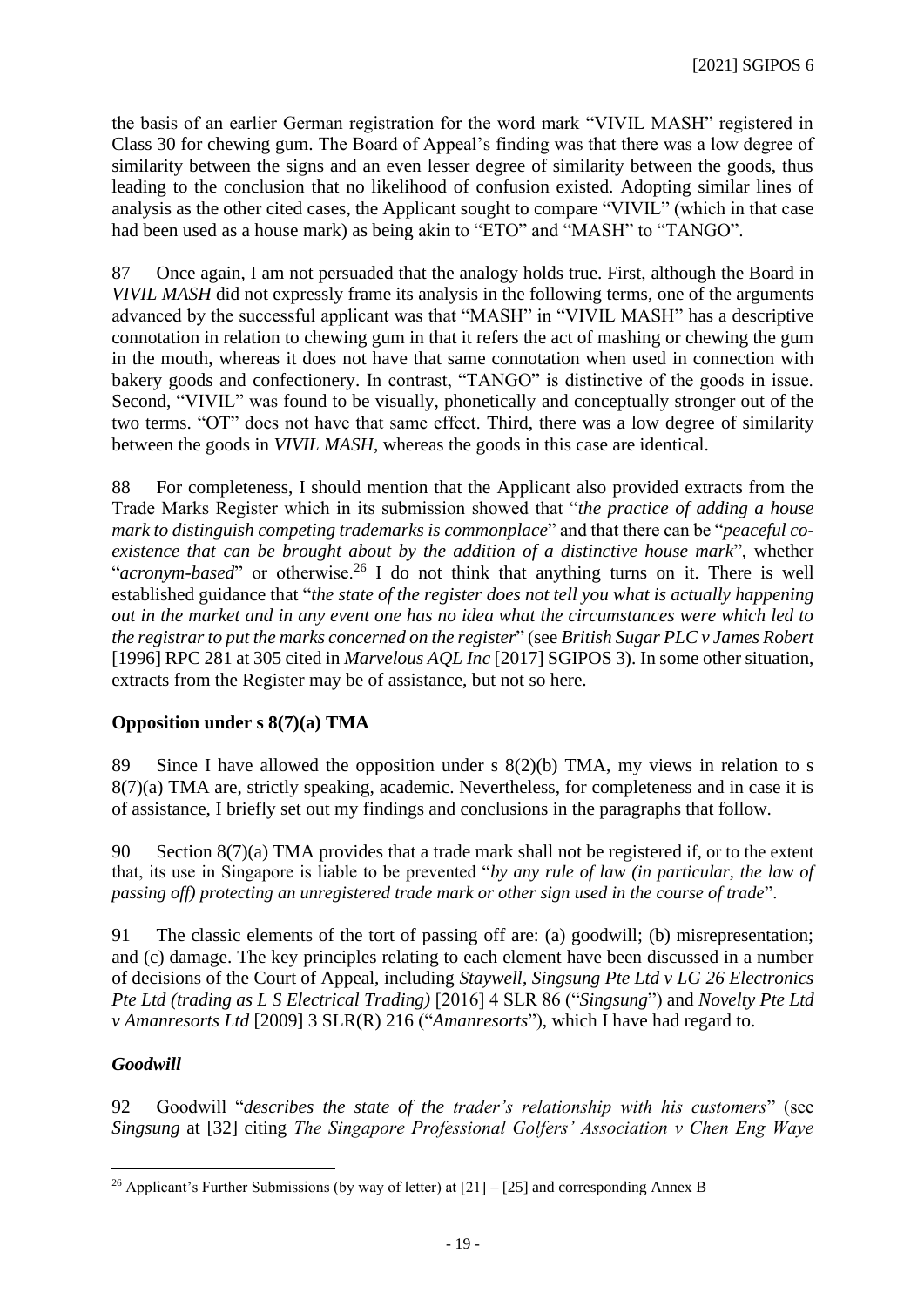[2013] 2 SLR 495 ("*SPGA*") at [22]). In practice, goodwill may be proved "*by evidence of sales or of expenses incurred in promoting the goods and services in association with the mark, brand or get-up which they bear*" (*Singsung* at [34] citing *SPGA* at [22]).

93 The Opponent's evidence showed that it had used and advertised its "TANGO" marks in Singapore in connection with chocolate and confectionery for a number of years pre-dating the Relevant Date (31 May 2018). The Applicant did not contest this and made no submission as to the Opponent's goodwill in Singapore.<sup>27</sup> I find that this element has been established.

# *Misrepresentation*

94 Distinctiveness is a threshold inquiry in the context of determining whether an actionable misrepresentation has taken place (see *Singsung* at [38]). Above, under the s 8(2)(b) TMA ground, I rejected the Applicant's argument that "TANGO" has low distinctive value and found that "TANGO" possesses an ordinary level of distinctiveness. I also found that prior to the Applicant's entry into the marketplace, the Opponent was the only one in Singapore using "TANGO" as a trade mark in relation to the goods. Those findings apply here as well.

95 A common form of misrepresentation is where the trade mark applicant's choice of mark "*misrepresents to the relevant public that its goods or services are actually those of, or are related to or associated with the claimant's*" (see *SPGA* (at [25]). Above, in the context of s  $8(2)(b)$  TMA, I found that: (a) the marks are similar to a strong degree; (b) the goods are identical insofar as they relate to chocolate and cocoa products; and (c) there exists a likelihood of confusion. For substantially the same reasons, I also find that the presence of "TANGO" in "OT TANGO" communicates and misrepresents to average consumers that the goods offered under "OT TANGO" are that of, or commercially connected to, the Opponent.

96 For completeness, I should mention that although the likelihood of confusion analysis under s 8(2)(b) TMA and the misrepresentation analysis under s 8(7)(a) TMA broadly follow similar lines of logic, the two approaches are not identical. For example, in the passing off assessment it is permissible to consider 'extraneous factors' which cannot be taken into account under s 8(2)(b) TMA (e.g. steps taken by the alleged tortfeasor to differentiate the marks in the marketplace). The Applicant pointed to, among other things, the Opponent's use of the TANGO



Composite Mark "<sup>" " "</sup> " (which contains the tagline "*It takes two to eat*") and the colour purple on product packaging (which the Applicant did not use). However, I think that nothing turns on these factors. It is not uncommon for chocolate/confectionery manufacturers to change the colour of their packaging, add new product lines, or add new taglines. Moreover, such superficial changes do not detract from fact that the whole of the distinctive sign "TANGO" has been incorporated into "OT TANGO". Therein lies the misrepresentation.

# *Damage*

97 The third and final element is damage, or the likelihood thereof, to the claimant's goodwill. Here, the products are in direct competition. In such circumstances, the misrepresentation is likely to result in damage to the Opponent's goodwill through diversion of sales or loss of sales (see *Hai Tong* at [118]). I find that this final element has been established.

<sup>27</sup> Applicant's Written Submissions at [79]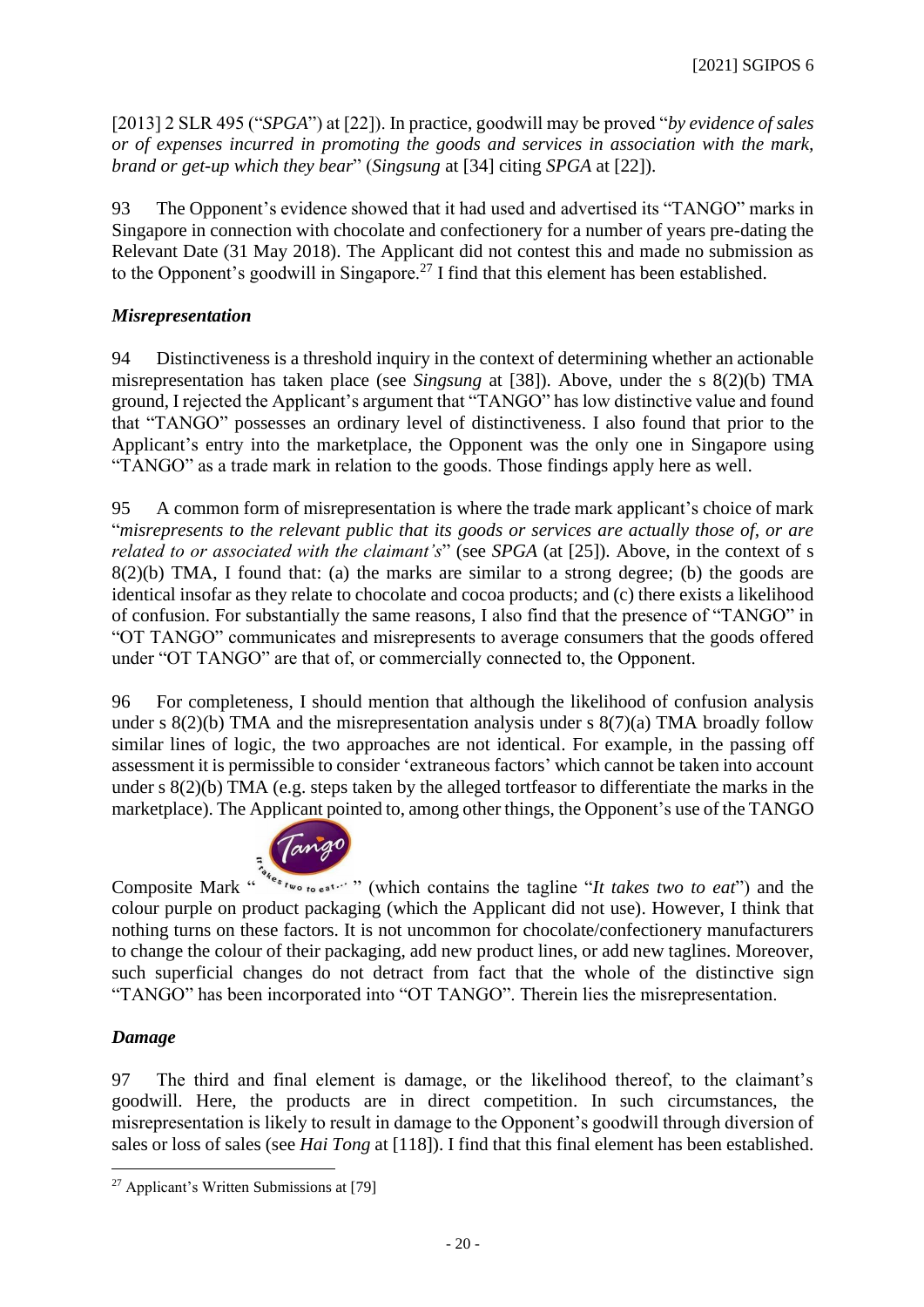# *Conclusion: s 8(7)(a) TMA*

98 For the reasons above, I would also allow the opposition under s 8(7)(a) TMA.

## **Opposition under s 8(4)(b)(i) TMA**

99 In layperson terms,  $s(4)(b)(i)$  TMA prohibits the registration of trade marks which conflict with an earlier well-known trade mark provided certain conditions are met. To succeed under s 8(4)(b)(i) TMA, four elements need to be established by the Opponent: (a) "TANGO" was well known in Singapore as at the Relevant Date (i.e. 31 May 2018); (b) "OT TANGO" is identical or similar to "TANGO"; (c) the use of the "OT TANGO" in relation to the goods and services for which registration is sought would indicate a connection between those goods and services and the Opponent; and (d) the connection is likely to damage the Opponent's interests.

100 Generally speaking, the analysis in respect of the second and third elements identified above follows similar contours as the marks-similarity analysis and the likelihood of confusion analysis respectively under s 8(2)(b) TMA (see *Amanresorts* at [226] and [233]). As regards the fourth element, I have found in the context of the s 8(7)(a) TMA analysis that there would be damage arising from loss or diversion of sales. My findings and conclusions above would therefore apply to these elements here as well. As a practical matter, this ground of opposition does not add anything material to the Opponent's case that is not already covered by the other grounds of opposition.

101 The only element that remains unaddressed is the first one: whether "TANGO" was well known in Singapore as at the relevant date. Since it is unnecessary for me to decide the point in light of my conclusion that the opposition should be allowed under  $s(2)(b)$  TMA and/or under s 8(7)(a) TMA, I would refrain from make any findings in this regard.

## **Outcome**

102 For the reasons above, the Application Mark is refused registration, with costs to the Opponent to be taxed if not agreed.

## **Postscript: additional views on the role of distinctiveness at the marks-similarity stage**

103 In the paragraphs that follow, I set out my additional views on the role of distinctiveness at the marks-similarity stage of the s 8(2)(b) TMA assessment. Counsel for both sides dealt with the topic in some detail in the course of their submissions. However, nothing in the main decision actually turned on this point. Even though the discussion is academic, it is an important conversation to have. Therefore, I have decided to deal with it here as a postscript.

104 I have previously expressed variously observations on this topic. <sup>28</sup> This case presents an opportunity to revisit it. I begin with what appears to be the source of the difficulty: *Staywell*  at [20]. It is reproduced below. For context, the preceding paragraphs of *Staywell* (see [14] – [19]) concerned the interlinked issues of: (a) whether the threshold of marks similarity is a low one (short answer: no); and (b) the proper approach to assessing marks similarity.

<sup>&</sup>lt;sup>28</sup> See e.g. *Clarins* at [20] – [25], *B.R. v Elements Cosmeceuticals Pte. Ltd.* [2021] SGIPOS 3 at [21] and *Monster Energy Company v Mixi, Inc.* [2017] SGIPOS 12 at [33] – [38]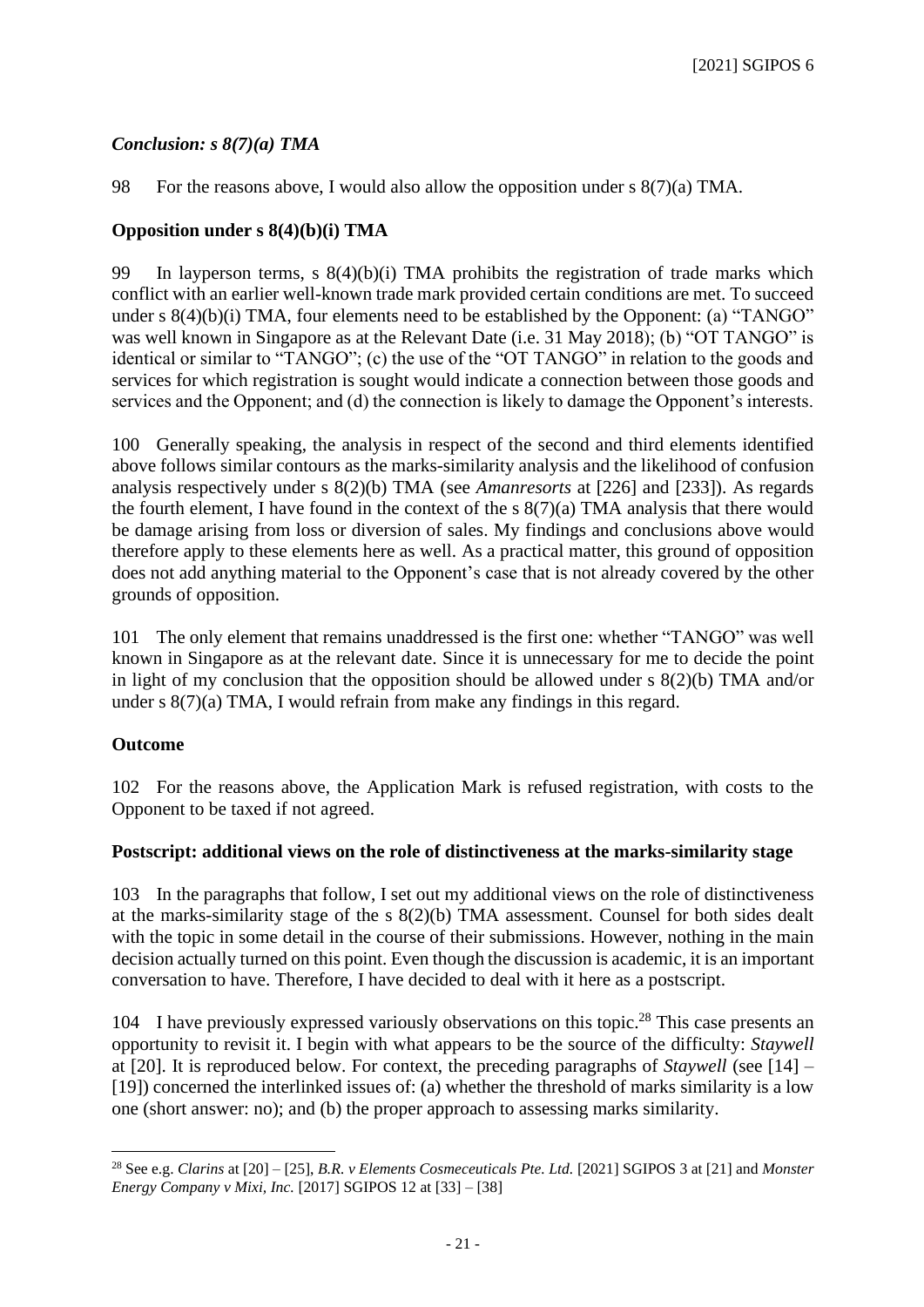"Finally, on this issue, we reiterate that the assessment of marks similarity is mark-formark without consideration of any external matter: see *Mediacorp*<sup>29</sup> at [33], *Sarika* at [17] and *Hai Tong* at [40(b)]. This means that at the *marks similarity stage* this even extends to not considering the relative weight and importance of each aspect of similarity having regard to the goods. This does not mean that the court ignores the reality that the relative importance of each aspect of similarity might vary from case to case and will in fact depend on all the circumstances including the nature of the goods and the types of marks, as we observed at [40(b)] of *Hai Tong*. Rather, such considerations are properly reserved for the *confusion* stage of the inquiry, because that is when the court is called upon to assess the effect of objective similarity between the marks, on the perception of consumers. We recognise that this reflects a slight departure from the approach taken by the High Court in *Festina Lotus SA v Romanson Co Ltd* [2010] 4 SLR 552 at [55]–[56], and by this court in *Sarika* at [38]. We think that this is conceptually clearer because it recognises that the issue of resemblance between the competing marks is distinct from the question of the effect of such resemblance. A practical application of this approach can be found in European jurisprudence: see *Mystery drinks GmbH v OHIM*, T 99/01 [2004] ETMR (18) 217 and *Phillips-Van Heusen Corp v OHIM* [2004] ETMR 60. In these cases the court considered, respectively, the particular significance of aural similarity in relation to beverages normally sold by oral order, and visual similarity in relation to clothing normally sold based on the consumer's direct perception, both for the specific purpose of determining whether consumer confusion was likely to arise."

(italics original, emphasis in underline added)

105 At least three observations may be made regarding the passage above. First, the rule that the comparison is "*mark for mark without consideration of any external added matter*" is not a new one. *Mediacorp*, *Sarika* and *Hai Tong* were simply restating a long-standing proposition. Second, the underlined portions above suggest that the Court of Appeal was seeking to rectify a specific type of situation: cases such as *Festina Lotus SA v Romanson Co Ltd* [2010] 4 SLR 552 ("*Festina*") and *Sarika* where a particular facet of similarity (viz. visual, oral or conceptual) was given prominence having regard to, among other things, the way the goods or services were purchased. The passage makes clear that it is no longer permissible to prioritise certain aspects of similarity (e.g. visual or aural) over others (e.g. conceptual) in the assessment for mark similarity because such considerations should be reserved for the likelihood of confusion stage.<sup>30</sup> Third, the key holding in the above passage is essentially this: in reserving certain considerations for the third stage, the test draws a distinction between the issue of resemblance (which is what the marks-similarity first stage is all about) and the effect of objective similarity on the perception of consumers (which is fundamentally a likelihood of confusion issue).

106 Now for the complicated part: how does distinctiveness play into all of this? Can the prohibition against external matter in the first stage of the assessment be reconciled with the

<sup>&</sup>lt;sup>30</sup> In *Festina*, the High Court considered, among other things, whether the word "FESTINA" or the crest



component in the mark would be visually or aurally significant having regard to the ways that the goods could be purchased by consumers (e.g. online or in a shop). And in *Sarika*, the Court of Appeal held that the visual and aural aspects of similarity would be more important than the conceptual having regard to the fact that consumers would visually select and verbally order the "Nutello" drink in the appellant's cafés.

<sup>29</sup> *MediaCorp News Pte Ltd v Astro All Asia Networks plc* [2009] 4 SLR(R) 496 ("*Mediacorp*")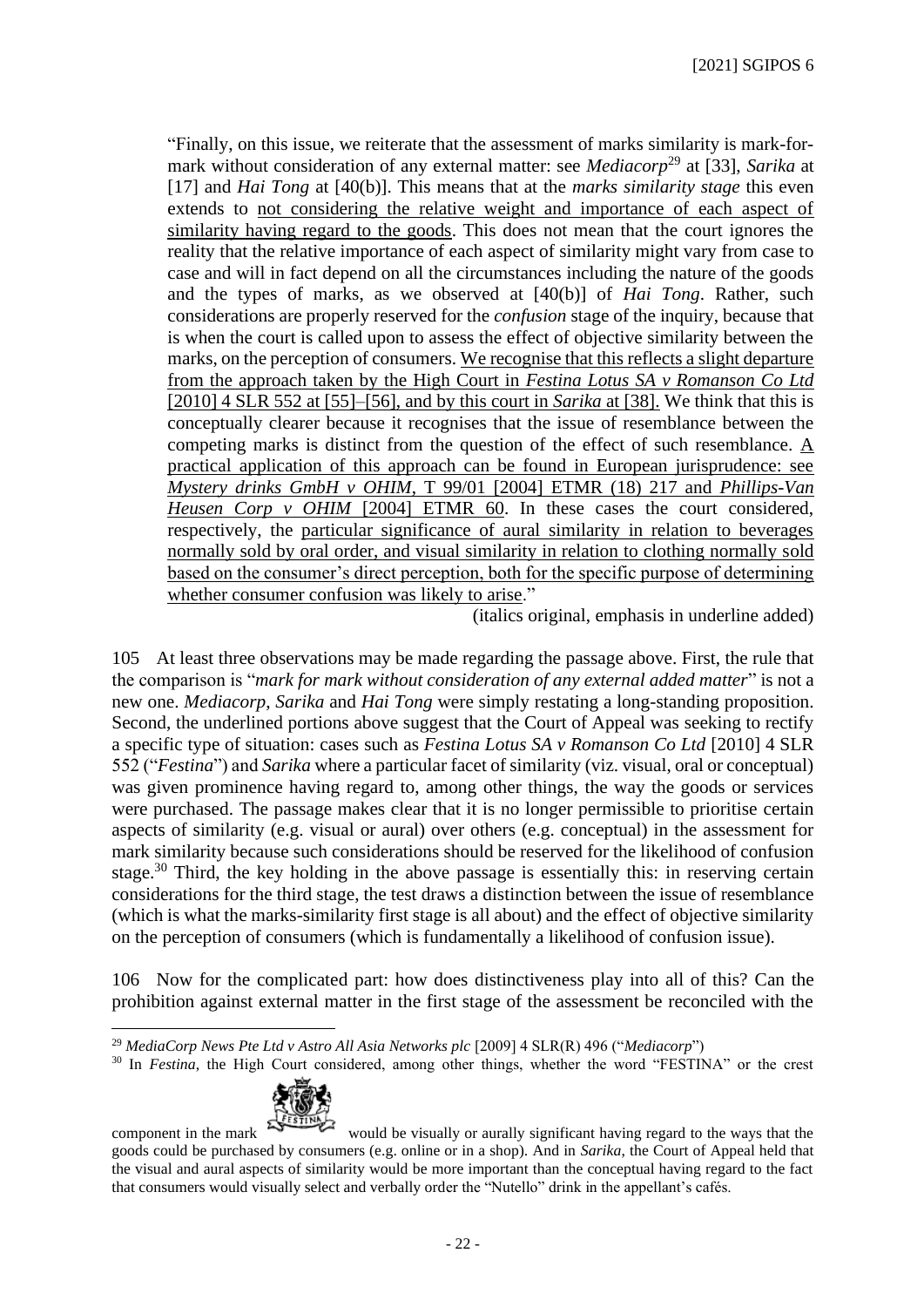holding that technical distinctiveness "*is an integral factor in the marks-similarity inquiry*" and the principle that "*a mark which has greater technical distinctiveness enjoys a higher threshold before a competing sign will be considered dissimilar to it*"? (See *Staywell* at [25].) After all, technical distinctiveness can be inherent (in which case it is relevant to consider the meaning of the sign from the perspective of average consumers having regard to the goods or services in question) or acquired through use (in which case it is relevant to consider evidence of actual use and advertising). Either situation imports some sort of external matter into the analysis. Another way of looking at it is this: distinctiveness appears to blur the distinction drawn in *Staywell* between the *issue of resemblance* and the *effect of resemblance* because, by nature, distinctiveness has to be assessed through the lens of the relevant public.

107 In the main decision, I touched on *Han's* and *Glamco* and expressed the view that they ultimately do not materially advance the discussion. I do not propose to delve into those cases in detail. Instead, I will continue the discussion by reference to some earlier decisions of this tribunal. Different hearing officers and IP Adjudicators have expressed varying opinions on the topic. At the risk of oversimplification, I would categorise the cases into two broad categories.

108 The first, which I shall call the contextual approach, was formulated in *Monster Energy Company v NBA Properties, Inc.* [2018] SGIPOS 16 ("*NBA*") (decision of IP Adjudicator Burton Ong) (at [41] – [48]) and endorsed in *Swatch AG v Apple Inc.* [2019] SGIPOS 1 ("*IWATCH*") (decision of Principal Assistant Registrar Sandy Widjaja). In *NBA*, the application



mark was " applicant's argument was that consumer recognition of the words "TORONTO RAPTORS" as an NBA team should be a relevant factor in the visual analysis. The essence of the contextual approach is set out in *NBA* at [46]-[48], which I reproduce in relevant part below:

"46 In my view, how the average consumer *understands* what he sees (which is the essence of the mark-similarity analysis) must necessarily depend on *what he knows*. As such, the knowledge of the average consumer, and *how* he is likely to *understand* or *interpret* the word device element of a composite mark, must be relevant to mark similarity assessment. What words (or images, for that matter) *mean* to the average consumer must be evaluated contextually. It follows that the parties should be permitted to adduce evidence of those surrounding circumstances that are relevant towards establishing the general knowledge possessed by the average consumer. To consciously ignore this context would entail the adoption of a highly contrived, and artificially blinkered, approach towards mark-similarity assessment that is incompatible with the commercial realities within which the trade mark regime operates.

47 There is no need for me to decide if "TORONTO RAPTORS" is in fact widely known to the public or not, even though the veracity of the Applicant's evidence was largely unchallenged by the Opponent. In my view, the average Singapore consumer may or may not recognise "TORONTO RAPTORS" as the name of a basketball team in the NBA league. However, the average Singaporean consumer would possess a level of common general knowledge that would lead him or her to infer that these words refer to the name of a sports team since it is a fairly common naming convention to preface and pair a team's informal name with its city of origin (e.g. the SINGAPORE LIONS or SINGAPORE SLINGERS). This understanding of what the words mean may influence how the stylised graphic device element is perceived and interpreted. Would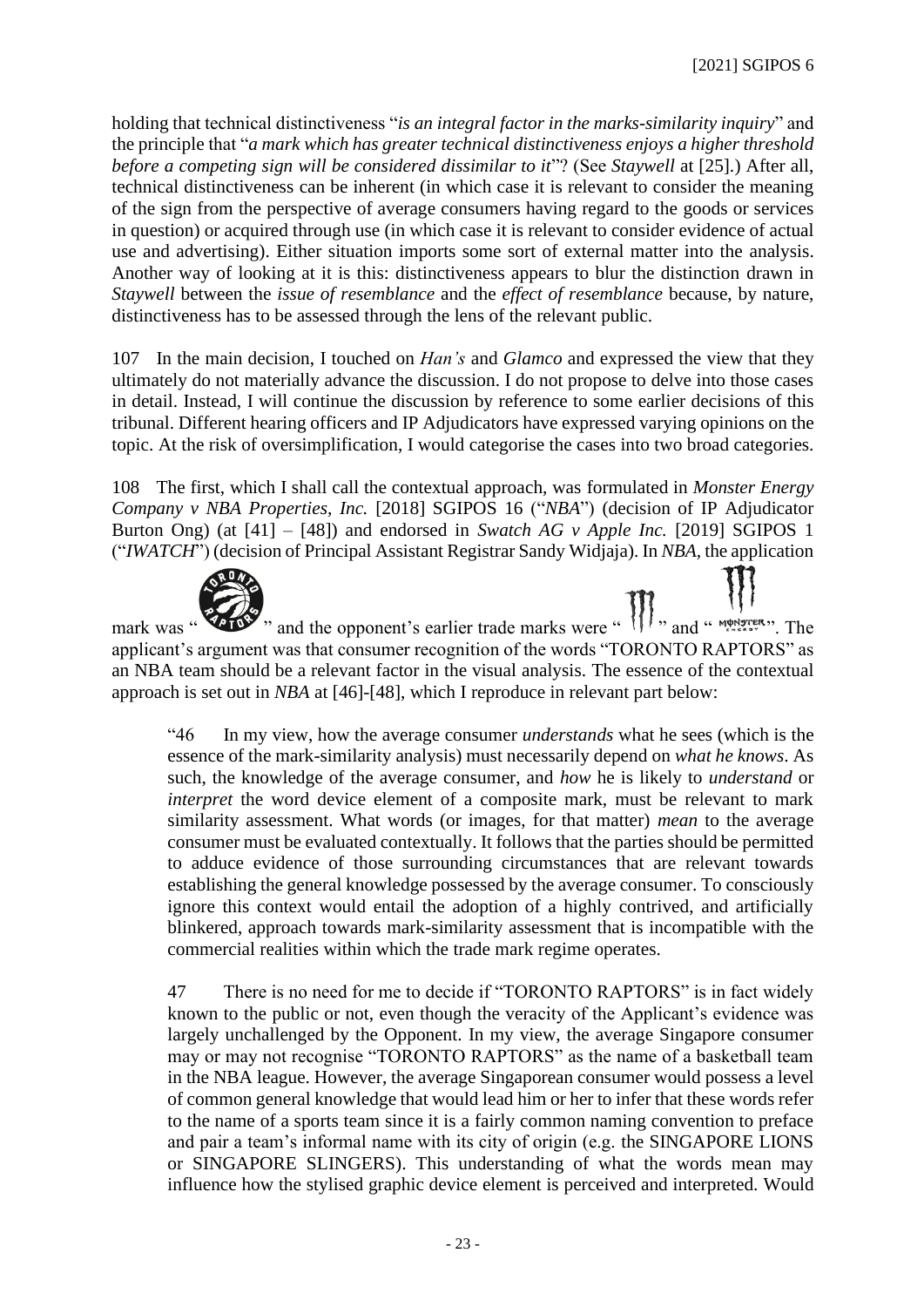taking into account these facets of "extrinsic" consumer knowledge run contrary to the seemingly strict "mark-for-mark without consideration of any external matter" mark similarity assessment approach demanded by the Court of Appeal?

48 I would think not. [*…*] Taking into account the knowledge of the average consumer for the purposes of determining how the components of a particular mark are perceived, interpreted and understood would not jeopardise this conceptual distinction. In fact, having regard to the knowledge of the average consumer is indispensable in order to accurately identify and understand *what* is seen or understood by the average consumer (for the purposes of assessing visual similarity), *how* words are pronounced or heard by the average consumer (for the purposes of assessing aural similarity) and *what* connotations are conjured up in the mind of the average consumer perceiving the mark (for the purposes of assessing conceptual similarity)."

109 The contextual approach has much to commend it, and I agree with it to the following extent. In certain cases, contextual evidence and information provides invaluable insight as to how the notional average consumer would perceive the marks in question. This can be essential in evaluating the more unusual disputes (e.g. where the signs involve obscure words or foreign words). Consider, for instance, *B.R. v Elements Cosmeceuticals Pte. Ltd.* [2021] SGIPOS 3 ("*B.R.*"), a case I decided recently. In that case, the word elements of the competing marks were "Recherché" and "BIOLOGIQUE RECHERCHE". Both parties relied on dictionary evidence which defined "recherche" as a French word that could be translated as "rare", "refined", or research". There was also evidence that "recherche" is an English word—albeit a loanword from the French language. Among other things, the assessment took into account the realities of the situation: namely, that "recherche" is an exceedingly obscure word in the English language and the public in Singapore is not presumed to know French. (See *B.R.* at [26] and the reasons given in [24]-[30].) Should contextual dictionary evidence and considerations such as the linguistic knowledge and capabilities of the average consumer in Singapore be eliminated from the first stage of the assessment? I think not. Such matters are internal to the marks in issue. They set the stage for how the relevant public would perceive the competing marks in question (including, among other things, how they would perceive the distinctive and dominant components of a composite mark). Without this sort of background, the visual, aural and conceptual assessment would be artificial and contrived.

110 However, my difficulty with the contextual approach as expressed in *NBA* is that it may come too close to the border of what is permissible and what is not.<sup>31</sup> Allow me to explain. On the specific facts of *NBA*, the learned IP Adjudicator saw no need to, and ultimately did not, make a finding as to whether "TORONTO RAPTORS" was factually known to the public in Singapore. All he said was that the "*knowledge of the average consumer*" can be taken into account in determining how the components of a particular mark are perceived, interpreted and understood. Nevertheless, the language of the decision seems to suggest that he was open to the possibility that evidence of "*public activities which may have shaped consumer knowledge of, and familiarity with, a word mark*" (see *NBA* at [41] and [46]) could be taken into account

<sup>31</sup> To be clear, the decision in *NBA* did not actually go so far as to expressly state that evidence of acquired distinctiveness can be taken into account at the marks-similarity stage. But the larger and more significant point is this: one must be exceedingly careful when considering evidence or factors which impact on the actual knowledge of average consumers. If such knowledge arises as a result of a trader's market activities (for example sales or advertising in connection with the mark), this is something that relates to the *effect of resemblance* on average consumers rather than the *issue of resemblance* as between the marks*.*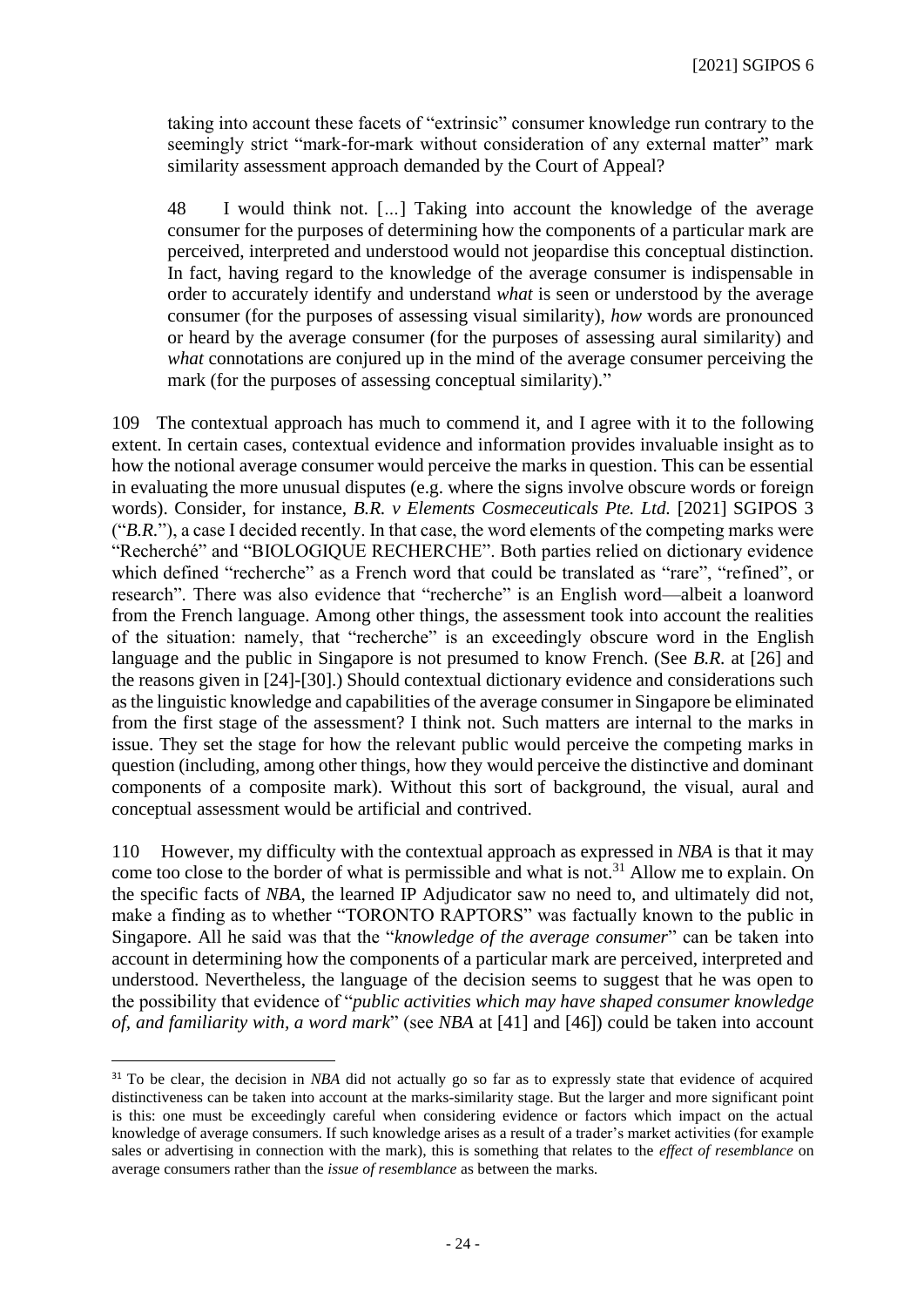at the marks-similarity stage. The danger with framing the portal (to what constitutes permissible evidence) in this way is that in commerce, "*public activities*" conducted by (or connected to) a trader are always linked to advertising and sales in some way or another. That is the whole point of business. Traders do not engage in public activities in a vacuum. They do it to increase sales or at least exposure of their trade marks to the public. This in turn impacts the *effect of resemblance* of the marks on the perception of average consumers. And the proper place for evidence relating to the effect of resemblance is—as I have found earlier—the likelihood of confusion assessment (not similarity of marks).

111 The second approach, which I shall refer to as the mechanical approach, is represented by cases such as *Damiani* (decision of IP Adjudicator Jason Chan) (at [24]) and *Matsuda*  (decision of IP Adjudicator David Llewelyn) (at [20] and corresponding explanatory footnote 1). In brief, these cases take the position that it would be inconsistent with *Staywell* to take into account contextual evidence, or indeed any evidence of use, at the mark similarity stage*.* I reproduce footnote 1 of *Matsuda* in material part below.

"I note that in the *IWATCH* decision, [2019] SGIPOS 1 [*reference to submissions omitted*] the Hearing Officer cited the statement by the IP Adjudicator in *NBA Properties* [2018] SGIPOS 16 at [46] that "the parties should be permitted to adduce evidence of surrounding circumstances that are relevant towards establishing the general knowledge possessed by the average consumer" and stated that she was "inclined to agree", at [35]. With the greatest of respect to both the IP Adjudicator and the Hearing Officer, I do not consider that adopting such a position in opposition proceedings is consistent with the wording of the Court of Appeal's decision in *Staywell*, especially at [20], and opens the door to parties adducing much irrelevant evidence (with attendant cost consequences for both adducer and the party having to respond to it). Contextual evidence may be adduced by the Opponent only in relation to the third, likelihood of confusion, step where the greater protection accorded by the statutory regime to an earlier registered mark that has acquired (or, more accurately, heightened) its distinctiveness through use is an important factor. Conversely, the first and second steps, on evaluating similarity, are made by taking the application mark and the goods for which registration is sought and simply comparing with the opponent's earlier mark as appears on the Register and the goods for which it is registered. Whether the opponent's earlier registered trade mark has or has not acquired (additional) distinctiveness through use *after registration* is not relevant at that stage (after all, unless it has at least some inherent distinctiveness - or had acquired distinctiveness under s.7(2) TMA at the time of application - it would not have been registered): all that is required in the first two steps is a common-sense overall comparison of mark-formark." (Notes in square parenthesis added.)

112 The mechanical approach is elegant. I agree with it to the following extent. First, the approach is unquestionably right in saying that what is required is a "*common-sense overall comparison of mark-for-mark*". Second, I wholeheartedly agree with the need, at the markssimilarity stage, to guard against "*much irrelevant evidence*". Third, I am also of the view that evidence of enhanced distinctiveness acquired through use should be reserved for the likelihood of confusion. However, I am not sure how the mechanical approach would operate in cases where the evidence sought to be considered is contextual evidence that is independent of the trader's public activities (such as dictionary evidence in the *B.R.* case).